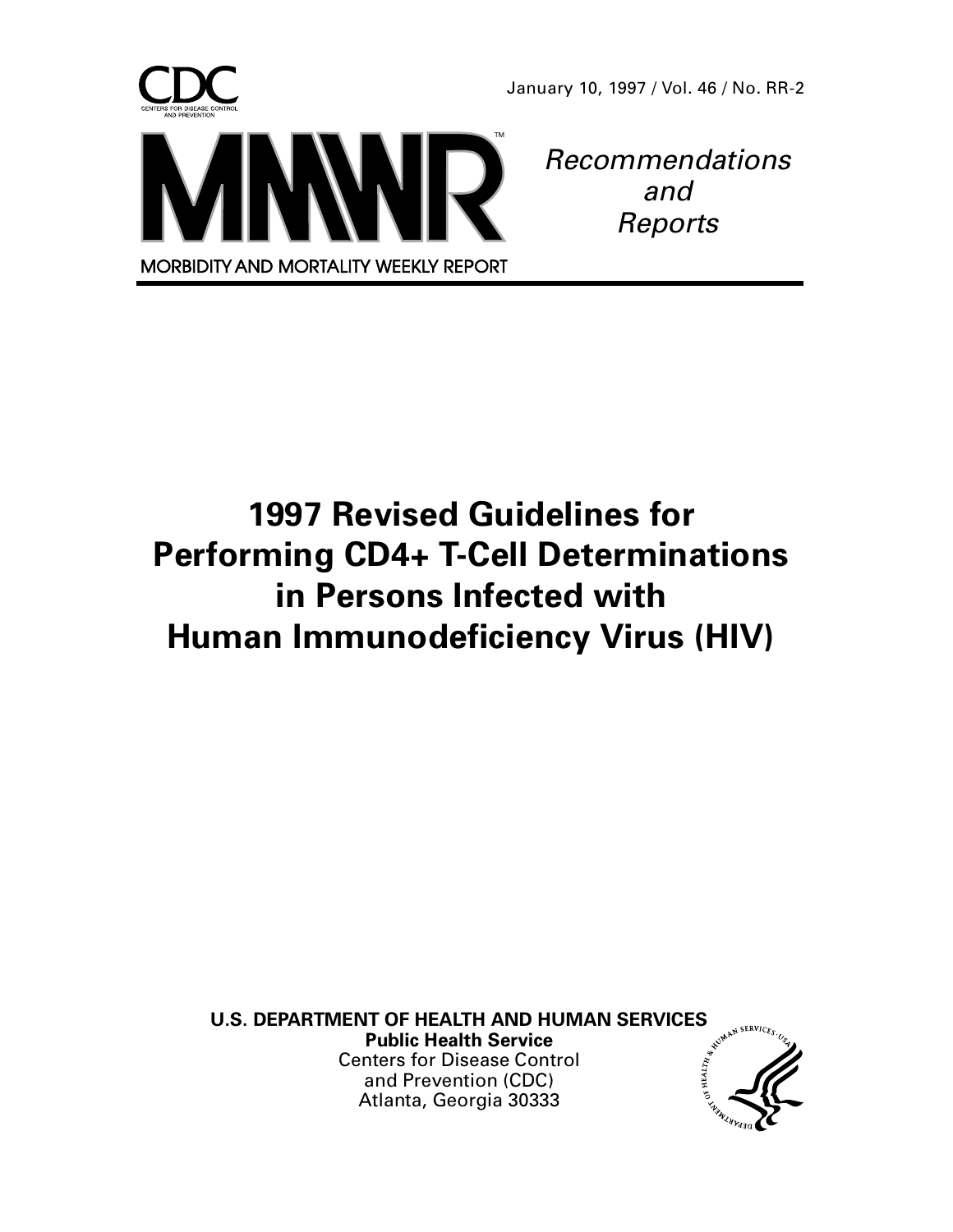The *MMWR* series of publications is published by the Epidemiology Program Office, Centers for Disease Control and Prevention (CDC), Public Health Service, U.S. Department of Health and Human Services, Atlanta, GA 30333.

#### **SUGGESTED CITATION**

Centers for Disease Control and Prevention. 1997 Revised guidelines for performing CD4+ T-cell determinations in persons infected with human immunodeficiency virus (HIV). MMWR 1997;46(No. RR-2):[inclusive page numbers].

| Centers for Disease Control and Prevention  David Satcher, M.D., Ph.D.<br>Director     |
|----------------------------------------------------------------------------------------|
| The material in this report was prepared for publication by:                           |
| Director                                                                               |
| Division of AIDS, STD, and TB Laboratory ResearchHarold W. Jaffe, M.D.<br>Director     |
| <b>Director</b>                                                                        |
| Director                                                                               |
| The production of this report as an <i>MMWR</i> serial publication was coordinated in: |
| Director                                                                               |
| Richard A. Goodman, M.D., M.P.H.<br><b>Editor, MMWR Series</b>                         |
| Office of Scientific and Health Communications (proposed)                              |
| Recommendations and Reports Suzanne M. Hewitt, M.P.A.<br><b>Managing Editor</b>        |
| Rachel J. Wilson<br><b>Project Editor</b>                                              |
| Morie M. Higgins<br>Peter M. Jenkins                                                   |
| <b>Visual Information Specialists</b>                                                  |

Use of trade names and commercial sources is for identification only and does not imply endorsement by the Public Health Service or the U.S. Department of Health and Human Services.

Copies can be purchased from Superintendent of Documents, U.S. Government Printing Office, Washington, DC 20402-9325. Telephone: (202) 512-1800.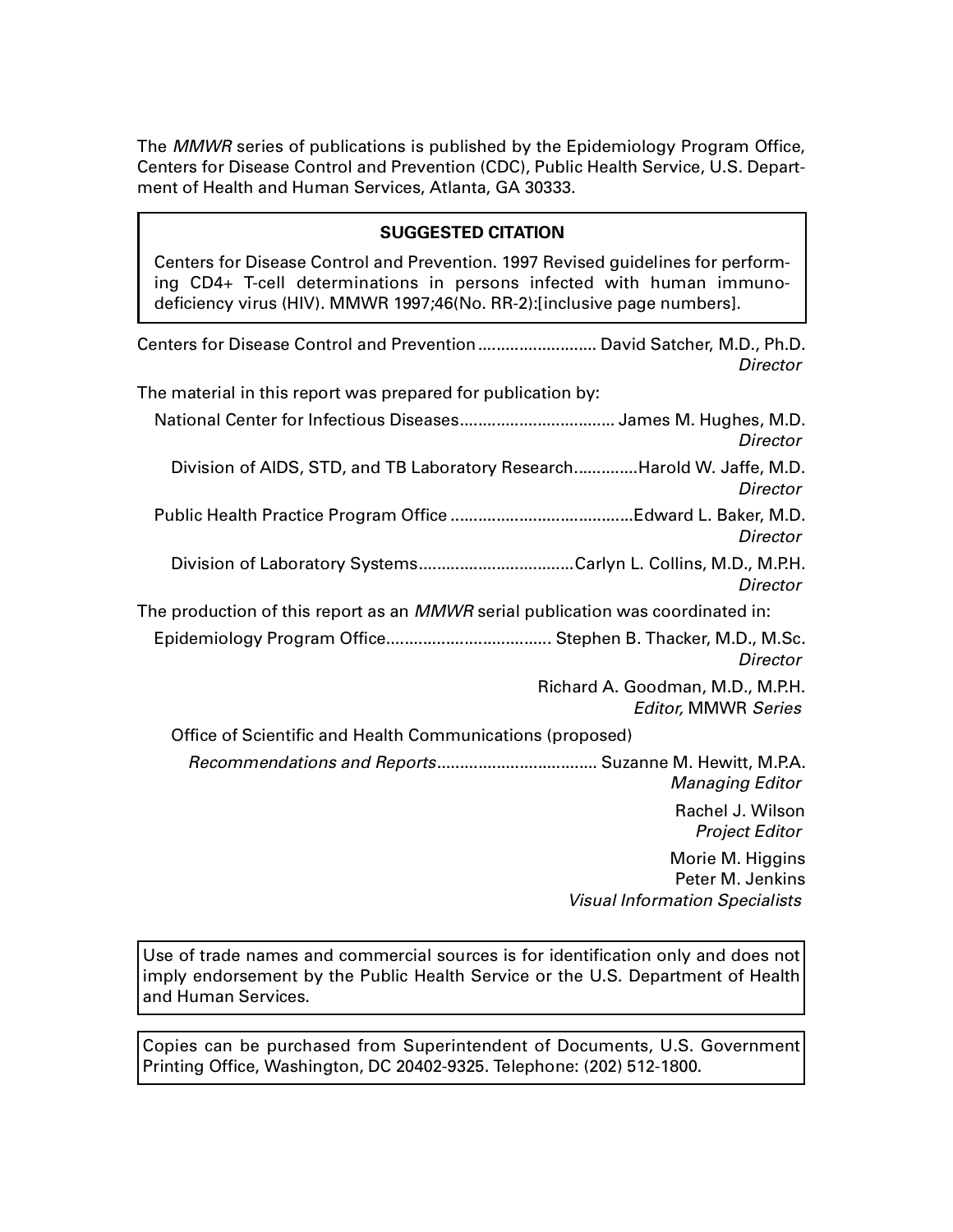# **Contents**

| Laboratory Validation of Single-Platform CD4+ T-Cell Methods22 |  |
|----------------------------------------------------------------|--|
|                                                                |  |
|                                                                |  |
|                                                                |  |

Single copies of this document are available from the Centers for Disease Control and Prevention, National AIDS Clearinghouse, P.O. Box 6003, Rockville, MD 20850. Telephone: (800) 458-5231.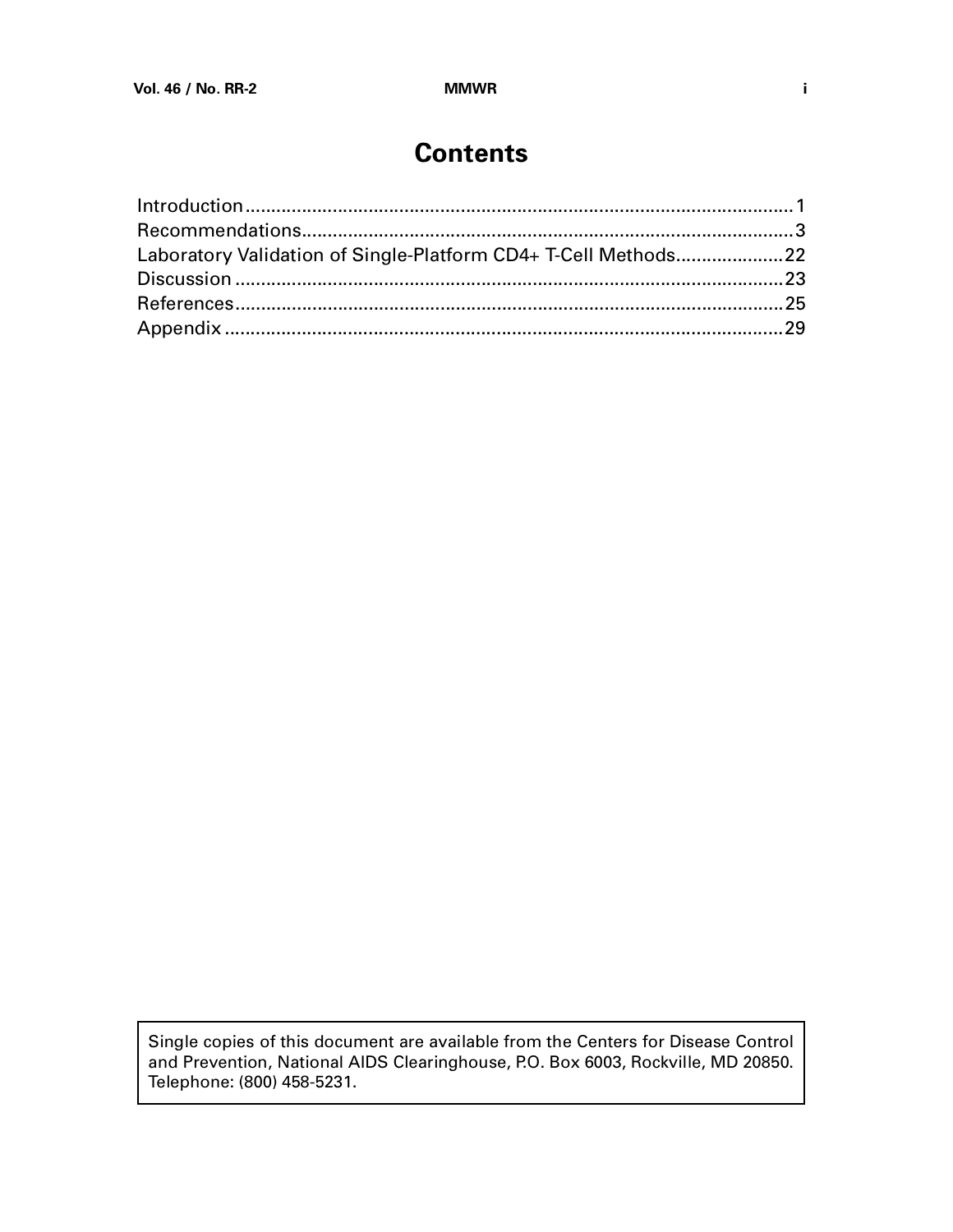The following CDC staff members prepared this report:

Janet K.A. Nicholson, Ph.D. Division of AIDS, STD, and TB Laboratory Research National Center for Infectious Diseases

> Thomas L. Hearn, Ph.D. G. David Cross, M.S. Mark D. White Division of Laboratory Systems Public Health Practice Program Office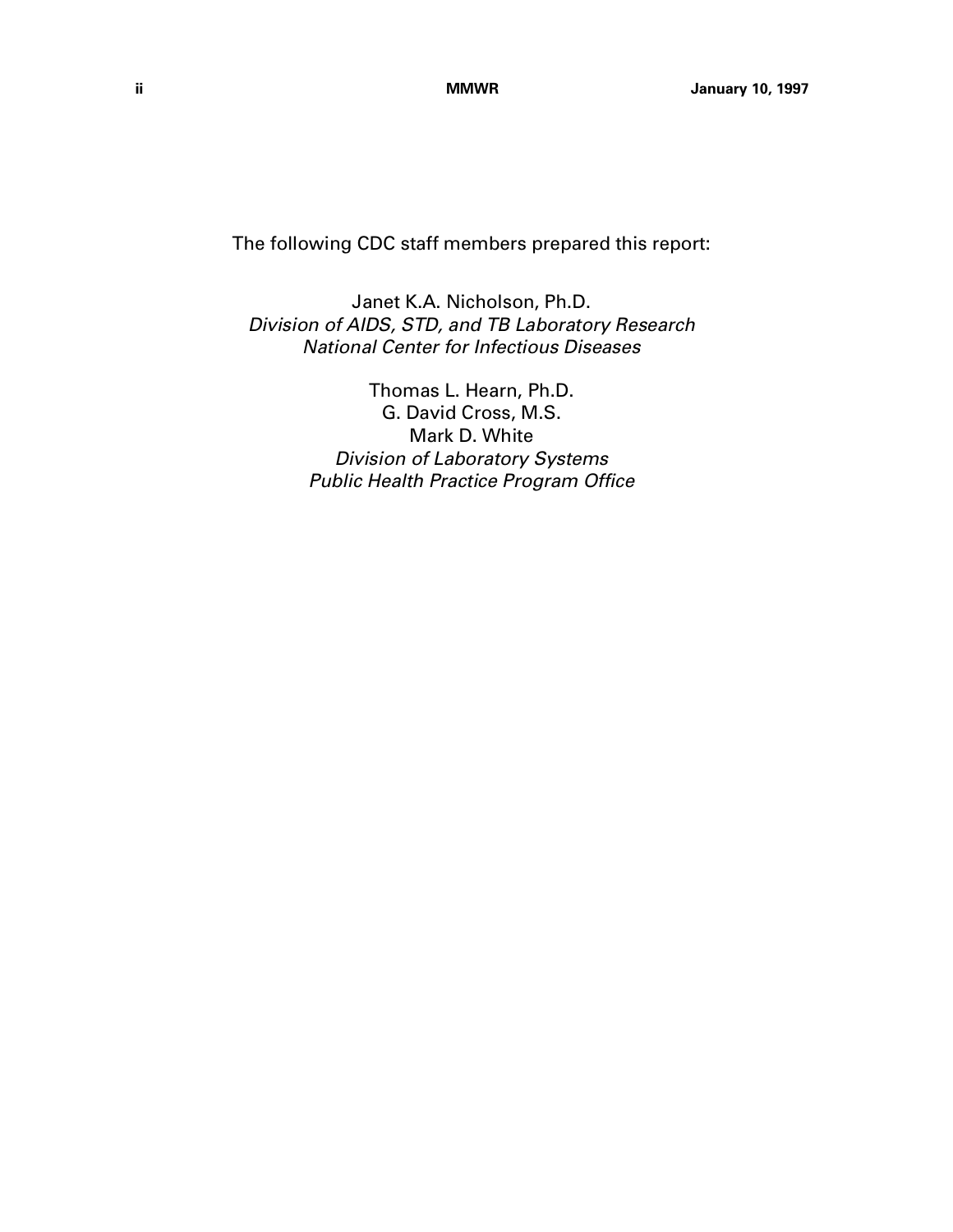# <span id="page-4-0"></span>**1997 Revised Guidelines for Performing CD4+ T-Cell Determinations in Persons Infected with Human Immunodeficiency Virus (HIV)**

#### **Summary**

These revised guidelines were developed by CDC for laboratories performing lymphocyte immunophenotyping assays in human immunodeficiency virusinfected persons. This report updates previous recommendations (MMWR 43[No. RR-3]) and reflects current technology in a field that is rapidly changing. The recommendations address laboratory safety, specimen collection, specimen transport, maintenance of specimen integrity, specimen processing, flow cytometer quality control, sample analyses, data analysis, data storage, data reporting, and quality assurance.

#### **INTRODUCTION**

Accurate and reliable measures of CD4+ T-lymphocytes (CD4+ T-cells) are essential to the assessment of the immune system of human immunodeficiency virus (HIV) infected persons (1–3 ). The pathogenesis of acquired immunodeficiency syndrome (AIDS) is largely attributable to the decrease in T-lymphocytes that bear the CD4 receptor (4–8 ). Progressive depletion of CD4+ T-lymphocytes is associated with an increased likelihood of clinical complications  $(9,10)$ . Consequently, the Public Health Service (PHS) has recommended that CD4+ T-lymphocyte levels be monitored every 3–6 months in all HIV-infected persons (11 ). The measurement of CD4+ T-cell levels has been used to establish decision points for initiating *Pneumocystis carinii* pneumonia prophylaxis (12) and antiviral therapy (13) and to monitor the efficacy of treatment (14–16 ). CD4+ T-lymphocyte levels also are used as prognostic indicators in patients who have HIV disease (17,18 ) and recently have been included as one of the criteria for initiating prophylaxis for several opportunistic infections that are sequelae of HIV infection (19,20). Moreover, CD4+ T-lymphocyte levels are a criterion for categorizing HIV-related clinical conditions by CDC's classification system for HIV infection and surveillance case definition for AIDS among adults and adolescents (21 ).

Most laboratories measure absolute CD4+ T-cell levels in whole blood by a multiplatform, three-stage process. The CD4+ T-cell number is the product of three laboratory techniques: the white blood cell (WBC) count; the percentage of WBCs that are lymphocytes (differential); and the percentage of lymphocytes that are CD4+ T-cells. The last stage in the process of measuring the percentage of CD4+ Tlymphocytes in the whole-blood sample is referred to as "immunophenotyping by flow cytometry" (22–28 ). Immunophenotyping refers to the detection of antigenic determinants (which are unique to particular cell types) on the surface of WBCs using antigen-specific monoclonal antibodies that have been labeled with a fluorescent dye or fluorochrome (e.g., phycoerythrin [PE] or fluorescein isothiocyanate [FITC]). The fluorochrome-labeled cells are analyzed by using a flow cytometer, which categorizes individual cells according to size, granularity, fluorochrome, and intensity of fluorescence. Size and granularity, detected by light scattering, characterize the types of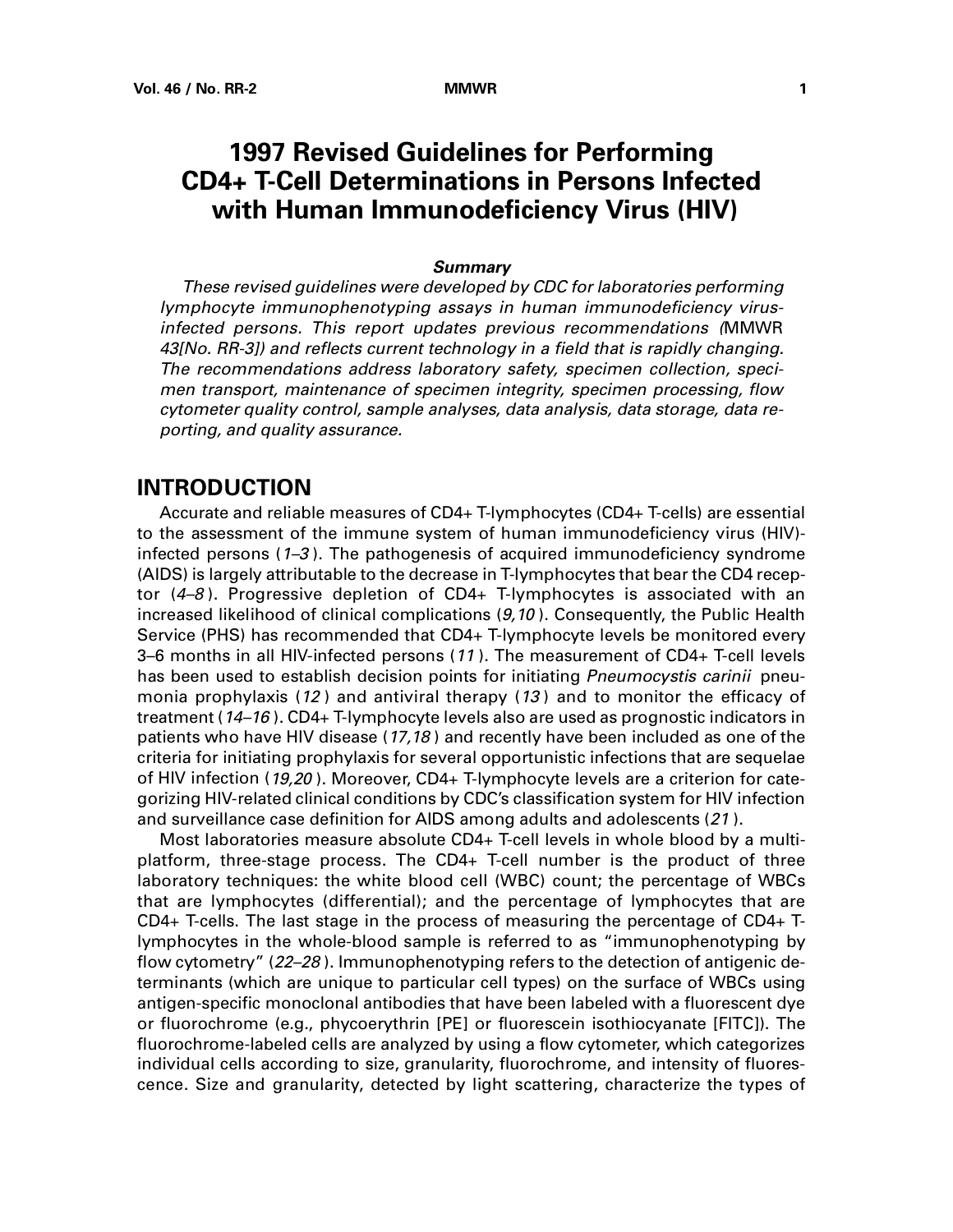WBCs (i.e., granulocytes, monocytes, and lymphocytes). Fluorochrome-labeled antibodies distinguish populations and subpopulations of WBCs. Although flow cytometric immunophenotyping is a highly complex technology, methodology for performing CD4+ T-cell determinations has become more standardized between laboratories. The publication of several sets of guidelines addressing aspects of the CD4+ T-lymphocyte testing process (e.g., quality control, quality assurance, and reagents for flow cytometric immunophenotyping of lymphocytes) has contributed to this standardization (29–32 ).

The CDC guidelines concerning CD4+ T-cell determinations (33 ) were first published in the MMWR in 1992 to provide laboratorians with the most complete information about how to measure CD4+ T-lymphocytes in blood from HIV-infected persons by using flow cytometry. These guidelines were based on data from scientific literature, information from discussions with technical experts, and experience with related voluntary standards for flow cytometric analyses (29 ). The 1992 guidelines concluded that more data were needed and that revisions would be published as additional information became available and as important innovations in technology were made. In 1993, a national conference was convened by CDC with sponsorship from the Food and Drug Administration (FDA), National Institutes of Health, and Association of State and Territorial Public Health Laboratory Directors. The objectives of the conference were to review data collected after 1992 and to obtain input about the efficacy of the 1992 guidelines. As a result of the 1993 conference, the revised guidelines for performing CD4+ T-cell determinations in HIV-infected persons were published in 1994 (34 ).

Since 1994, the field of CD4+ T-cell testing has rapidly expanded. Flow cytometric analyses of T-cell subsets using three- and four-color approaches (in contrast to the two-color approach addressed in previous reports [35,36 ]), flow cytometric analyses for measuring both the proportion and the absolute numbers of CD4+ T-lymphocytes, and other methods for deriving an absolute CD4+ T-cell count in a blood sample are now commercially available. (Some of these other methods do not depend on the multi-stage process and are collectively referred to in this report as single-platform methods.) Moreover, data evaluating some of the parameters of two-color flow cytometric testing and the routine testing practices of laboratories that provide these testing services have been collected. A second national conference on CD4+ Tlymphocyte immunophenotyping was held in Atlanta, Georgia, on December 12–13, 1995, to discuss these changes. Information shared at the conference and new data collected about laboratory testing practices serve as the basis for the revisions and additions that have been made to the 1994 guidelines. These changes include a) quality assurance (namely, revision of the recommended monoclonal panel to provide a cost-effective solution for laboratories using three-color and four-color approaches), b) the importance of following manufacturers' instructions when using tests and testing devices approved by the FDA, c) recommendations for laboratories performing three- and four-color T-lymphocyte immunophenotyping (TLI), and d) recommendations about the validation and verification procedures that laboratories should conduct before implementing new tests.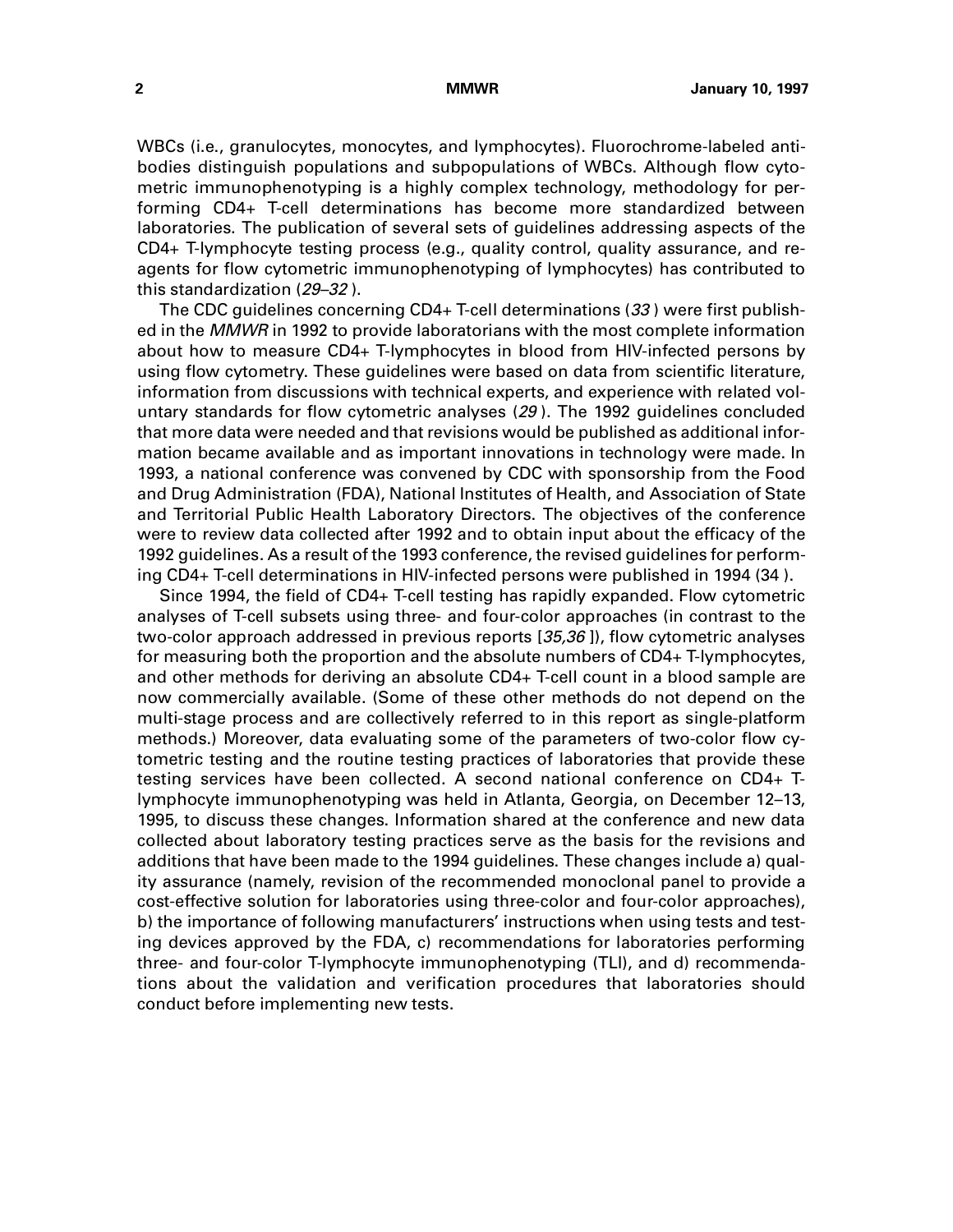<span id="page-6-0"></span>

### **RECOMMENDATIONS**

#### **I. Laboratory Safety**

A. Use universal precautions with all specimens (37 ).

- B. Establish the following safety practices (38–44 ):
	- 1. Wear laboratory coats and gloves when processing and analyzing specimens, including reading specimens on the flow cytometer.
	- 2. Never pipette by mouth. Use safety pipetting devices.
	- 3. Never recap needles. Dispose of needles and syringes in puncture-proof containers designed for this purpose.
	- 4. Handle and manipulate specimens (e.g., aliquoting, adding reagents, vortexing, and aspirating) in a class I or II biological safety cabinet.
	- 5. Centrifuge specimens in safety carriers.
	- 6. After working with specimens, remove gloves and wash hands with soap and water.
	- 7. For stream-in-air flow cytometers, follow the manufacturer's recommended procedures to eliminate the operator's exposure to any aerosols or droplets of sample material.
	- 8. Disinfect flow cytometer wastes. Add a volume of undiluted household bleach (5% sodium hypochlorite) to the waste container before adding waste materials so that the final concentration of bleach will be 10% (0.5% sodium hypochlorite) when the container is full (e.g., add 100 mL of undiluted bleach to an empty 1,000-mL container).
	- 9. Disinfect the flow cytometer as recommended by the manufacturer. One method is to flush the flow cytometer fluidics with a 10% bleach solution for 5–10 minutes at the end of the day, then flush with water or saline for at least 10 minutes to remove excess bleach, which is corrosive.
	- 10. Disinfect spills with household bleach or an appropriate dilution of mycobactericidal disinfectant. **Note:** Organic matter will reduce the ability of bleach to disinfect infectious agents. For specific procedures about how areas should be disinfected, see reference 44. For use on smooth, hard surfaces, a 1% solution of bleach is usually adequate for disinfection; for porous surfaces, a 10% solution is needed (44 ).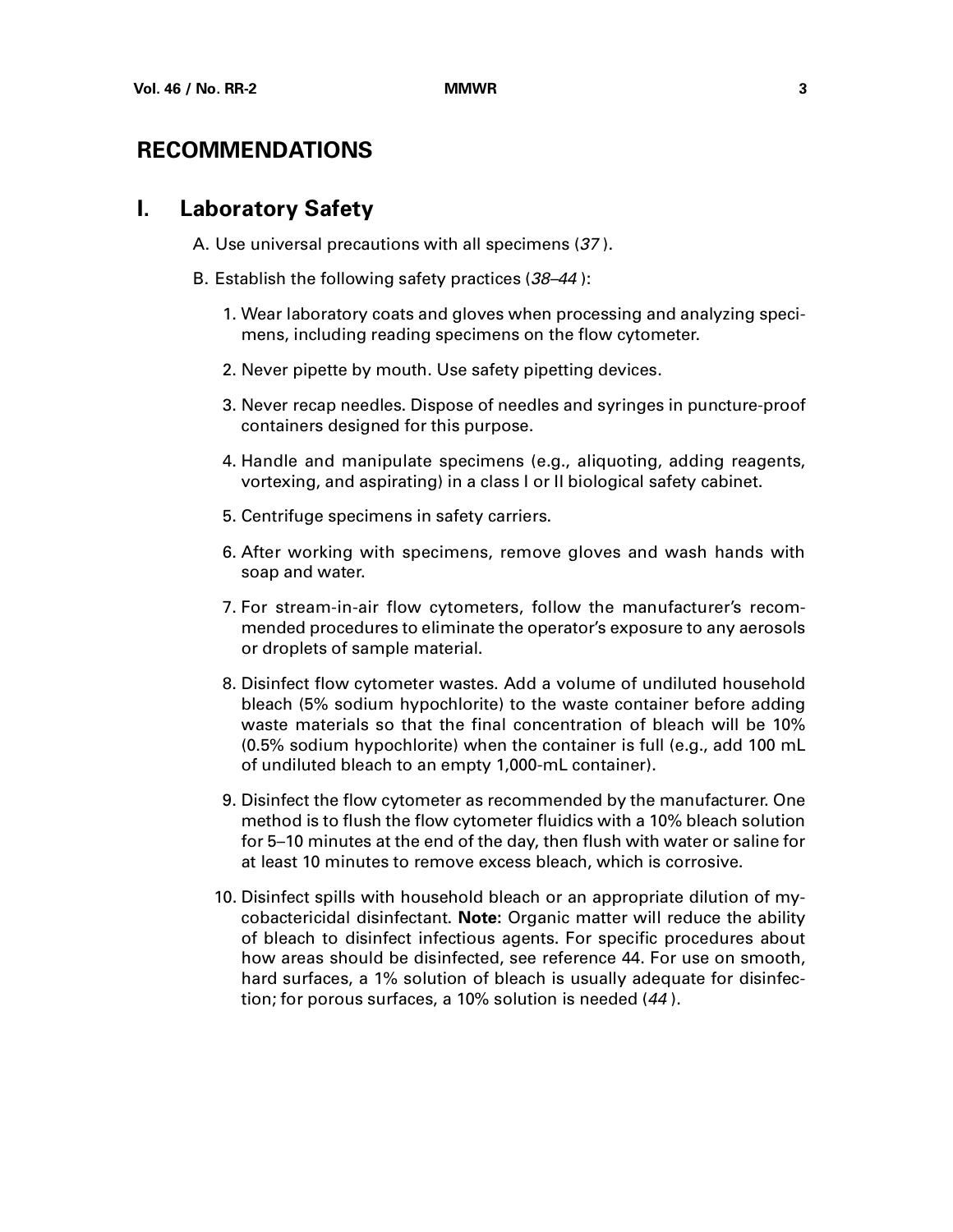11. Assure that all samples have been properly fixed after staining and lysing, but before analysis. **Note:** Some commercial lysing/fixing reagents will reduce the infectious activity of cell-associated HIV by 3–5 logs  $(45)$ ; however, these reagents have not been evaluated for their effectiveness against other agents (e.g., hepatitis virus). Buffered (pH 7.0–7.4) 1%– 2% paraformaldehyde or formaldehyde can inactivate cell-associated HIV to approximately the same extent  $(45-48)$ . Cell-free HIV can be inactivated with 1% paraformaldehyde within 30 minutes (49 ). Because the commercial lysing/fixing reagents do not completely inactivate cellassociated HIV and the time frame for complete inactivation is not firmly established, stained and lysed samples should be resuspended and retained in fresh 1%–2% paraformaldehyde or formaldehyde through flow cytometric analysis.

## **II. Specimen Collection**

- A. Select the appropriate anticoagulant for hematologic testing and flow cytometric immunophenotyping.
	- 1. Anticoagulant for hematologic testing:
		- a. Use tripotassium ethylenediamine tetra-acetate (K3EDTA, 1.5  $\pm$ 0.15 mg/mL blood) (50,51), and perform the test within the time frame allowed by the manufacturer of the hematology analyzer, not to exceed 30 hours.
		- b. Reject a specimen that cannot be processed within this time frame unless the hematology instrumentation is suitable for analyzing such specimens. **Note**: Some hematology instruments are capable of generating accurate results 12–30 hours after specimen collection (52 ). To ensure accurate results for specimens from HIV-infected persons, laboratories must validate their hematology instrument's ability to give the same result at time 0 and at the maximum time claimed by the manufacturer when using specimens from both persons infected with HIV and those not infected.
	- 2. Anticoagulant for flow cytometric immunophenotyping, depending on the delay anticipated before sample processing:
		- a. Use K3EDTA, acid citrate dextrose (ACD), or heparin if specimens will be processed within 30 hours after collection. **Note**: K3EDTA should not be used for specimens held for >30 hours before testing because the proportion of some lymphocyte populations changes after this period (53 ).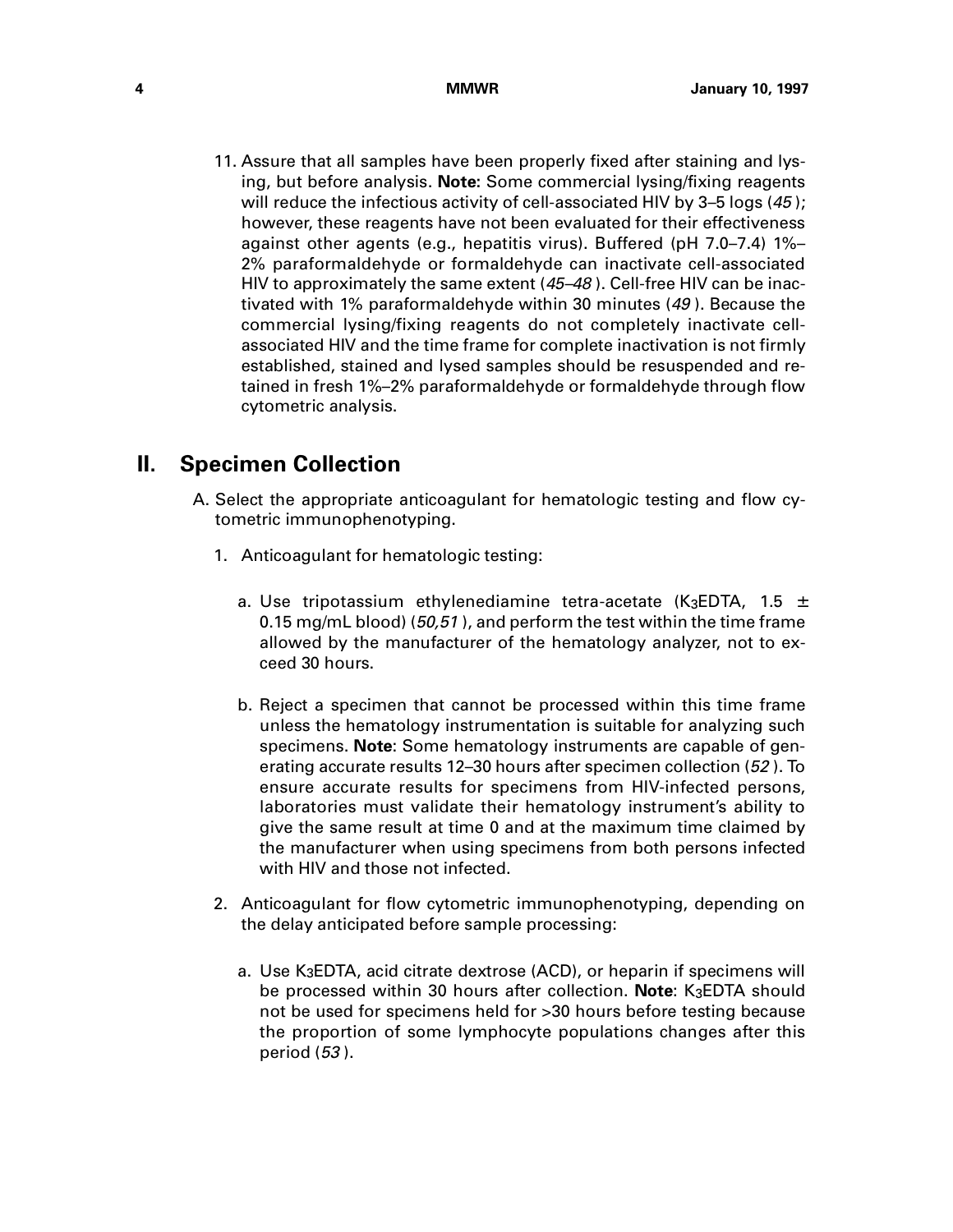- b. Use either ACD or heparin, not K3EDTA, if specimens will be processed within 48 hours after specimen collection.
- c. Reject a specimen that cannot be processed within 48 hours after specimen collection and request another.
- B. Collect blood specimens by venipuncture (54 ) into evacuated tubes containing an appropriate anticoagulant, completely expending the vacuum in the tubes.
	- 1. Draw specimens from children in pediatric tubes to avoid underdrawing.
	- 2. Mix the blood well with the anticoagulant to prevent clotting.
- C. Draw the appropriate number of tubes:
	- 1. Use one tube containing K3EDTA when a) hematology and flow cytometric immunophenotyping will be performed in the same laboratory on the same specimen or b) a single measurement is performed on the flow cytometer that results in an absolute number. **Note**: For single-platform methods that do not use determinations from a hematology analyzer or from conventional flow cytometers to derive absolute CD4+ T-cell numbers, follow the manufacturer's recommendations for anticoagulant and maximum times between specimen collection and testing.
	- 2. In all other circumstances, draw two separate tubes ( $K_3EDTA$  for hematologic determinations and K3EDTA, ACD, or heparin for flow cytometric immunophenotyping).
- D. Label all specimens with the date, time of collection, and a unique patient identifier.
	- 1. Assure that patient information and test results are accorded confidentiality.
	- 2. Provide on the submission form pertinent medications and disease conditions that may affect the immunophenotyping test (Appendix).

### **III. Specimen Transport**

A. Maintain and transport specimens at room temperature (64–72 F [18–22 C]) (52,55–57 ). Avoid extremes in temperature so that specimens do not freeze or become too hot. Temperatures >99 F (37 C) may cause cellular destruction and affect both hematology and flow cytometry measurements (52 ). In hot weather, packing the specimen in an insulated container and placing this container inside another containing an ice pack and absorbent material may be necessary. This method helps retain the specimen at ambient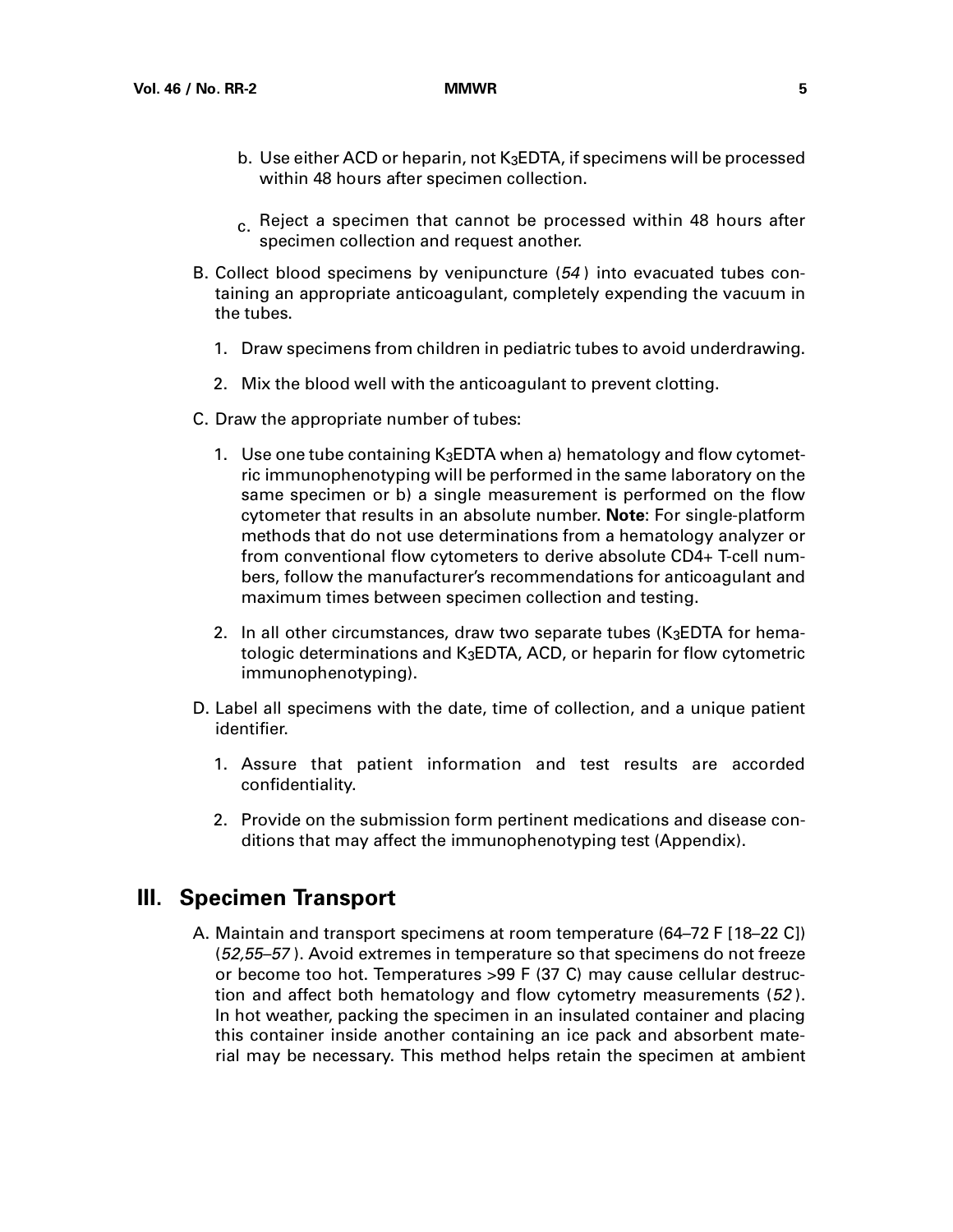temperature. The effect of cool temperatures (i.e., 39 F [4 C]) on immunophenotyping results is not clear (52,57 ).

- B. Transport specimens to the immunophenotyping laboratory as soon as possible.
- C. For transport to locations outside the collection facility but within the state, follow state or local guidelines. One method for packaging such specimens is to place the tube containing the specimen in a leak-proof container (e.g., a sealed plastic bag) and to pack this container inside a cardboard canister containing sufficient material to absorb all the blood should the tube break or leak. Cap the canister tightly. Fasten the request slip securely to the outside of this canister with a rubber band. For mailing, this canister should be placed inside another canister containing the mailing label.
- D. For interstate shipment, follow federal guidelines\* for transporting diagnostic specimens. **Note**: Use overnight carriers with an established record of consistent overnight delivery to ensure arrival the following day. Check with these carriers for their specific packaging requirements.
- E. Obtain specific protocols and arrange appropriate times of collection and transport from the facility collecting the specimen.

#### **IV. Specimen Integrity**

A. Inspect the tube and its contents immediately upon arrival.

- B. Take corrective actions if the following occur:
	- 1. If the specimen is hot or cold to the touch but not obviously hemolyzed or frozen, process it but note the temperature condition on the worksheet and report form. Do not rapidly warm or chill specimens to bring them to room temperature because this may adversely affect the immunophenotyping results (52 ). Abnormalities in light-scattering patterns will reveal a compromised specimen.
	- 2. If blood is hemolyzed or frozen, reject the specimen and request another.
	- 3. If clots are visible, reject the specimen and request another.
	- 4. If the specimen is >48 hours old (from the time of draw), reject it and request another.

### **V. Specimen Processing**

A. Hematologic testing

<sup>\*49</sup> CFR parts 100–171 (56 FR 47158).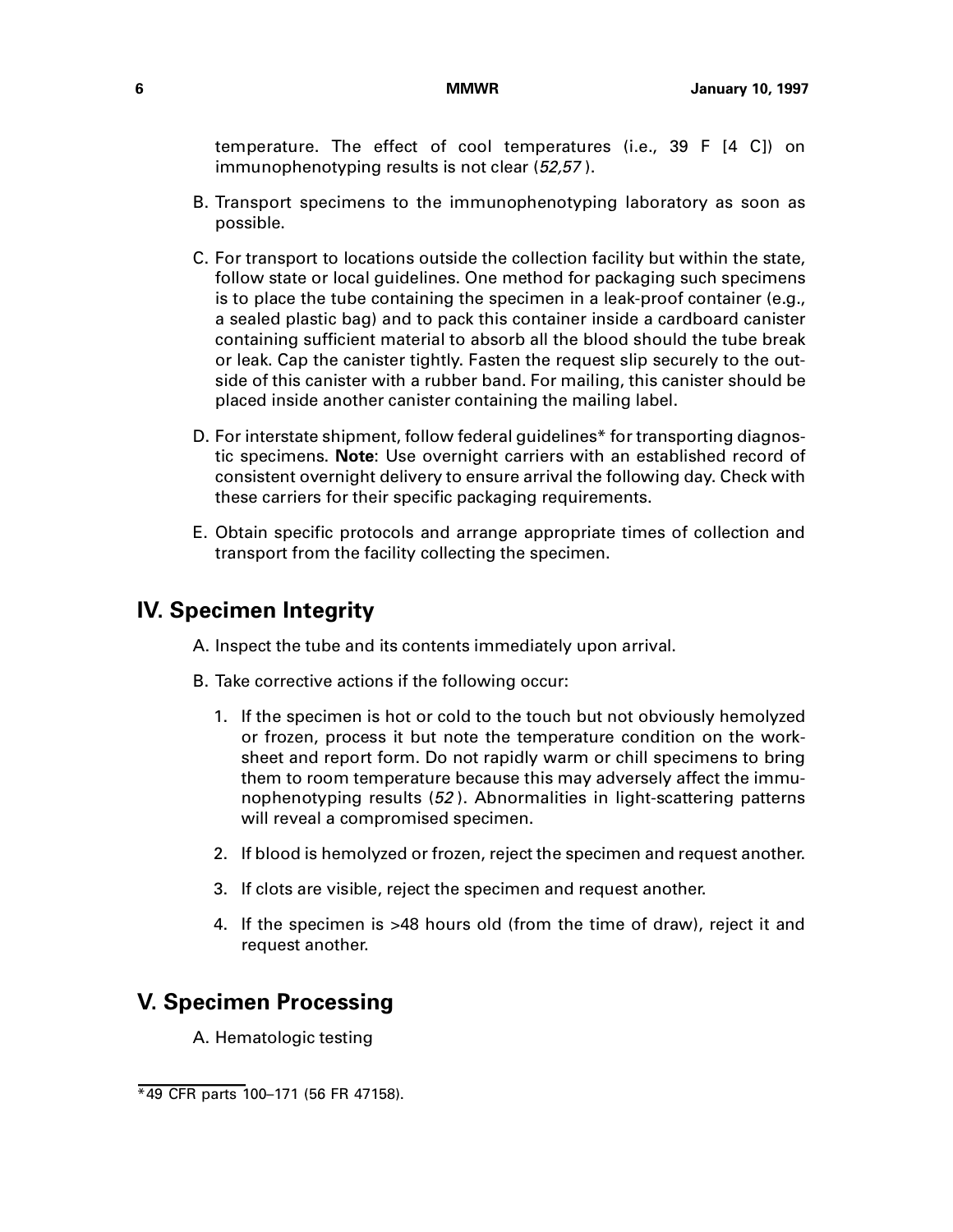- 1. Perform the hematologic tests within the time frame specified by the manufacturer of the specific hematology instrument used (time from blood specimen draw to hematologic test). (See Note under II.A.1.b.)
- 2. Perform an automated WBC count and differential, counting 10,000– 30,000 cells  $(58)$ . If the specimen is rejected or "flagged" by the instrument, a manual differential of at least 400 cells can be performed. If the flag is not on the lymphocyte population and the lymphocyte differential is reported by the instrument, the automated lymphocyte differential should be used.
- 3. If absolute counts are determined by using a single-platform method, hematology results are not needed for this determination.
- B. Immunophenotyping
	- 1. For optimal results, perform the test within 30 hours, but no later than 48 hours, after drawing the blood specimen (59,60).
	- 2. When centrifuging, maintain centrifugation forces of no greater than 400 g for 3–5 minutes for wash steps.
	- 3. Vortex sample tubes to mix the blood and reagents and break up cell aggregates. Vortex samples immediately before analysis to optimally disperse cells.
	- 4. Include a source of protein (e.g., fetal bovine serum or bovine serum albumin) in the wash buffer to reduce cell clumps and non-specific fluorescence.
	- 5. Incubate all tubes in the dark during the immunophenotyping procedure.
	- 6. Before analysis on the flow cytometer, be sure all samples have been adequately fixed. Although some of the commercial lysing/fixing reagents can inactivate cell-associated HIV, all tubes should be fixed after staining and lysing with 1%–2% buffered paraformaldehyde or formaldehyde. **Note**: The characteristics of paraformaldehyde and formaldehyde may vary between lots. They may also lose their effectiveness over time. Therefore, these fixatives should be made fresh weekly from electronmicroscopy–grade aqueous stock.
	- 7. Immediately after processing the specimens, store all stained samples in the dark and at refrigerator temperatures (39–50 F [4–10 C]) until flow cytometric analysis. These specimens should be stored for no longer than 24 hours unless the laboratory can demonstrate that scatter and fluorescence patterns do not change for specimens stored longer.
	- 8. If absolute counts are determined on the flow cytometer, follow the manufacturer's recommended protocols.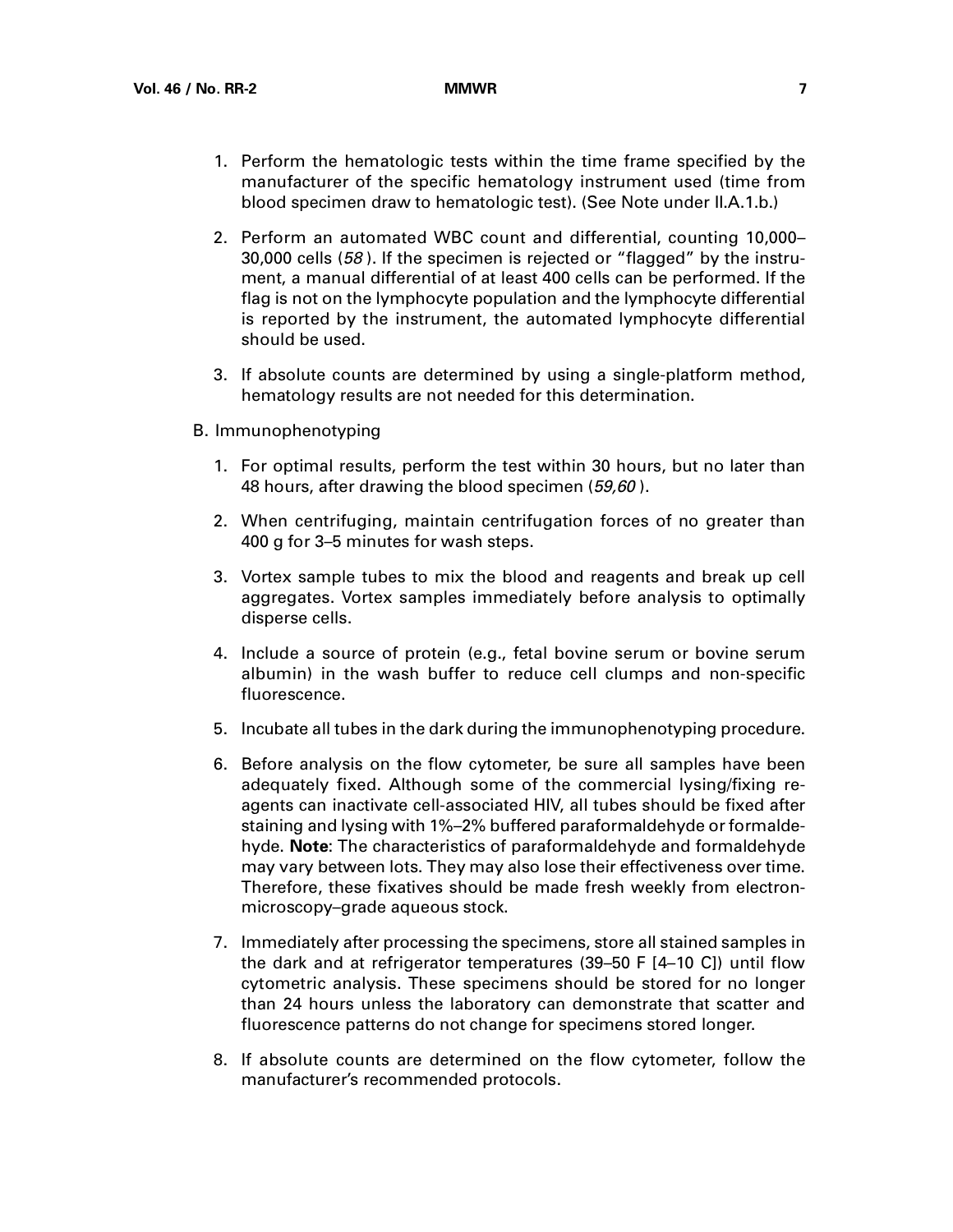### **VI. Monoclonal Antibody Panels**

- A. Monoclonal antibody panels must contain appropriate monoclonal antibody combinations to enumerate CD4+ and CD8+ T-cells and to ensure the quality of the results  $(61)$ .
	- 1. CD4 T-cells must be identified as being positive for both CD3 and CD4.
	- 2. CD8 T-cells must be identified as being positive for both CD3 and CD8.
- B. Two-color monoclonal antibody panels
	- 1. The recommended two-color immunophenotyping antibody panel (Table 1), delineated by CD nomenclature  $(62)$  and fluorochrome, provides data useful for defining the T-cell population and subpopulations; determining the recovery and purity of the lymphocytes in the gate; setting cursors for positivity; accounting for all lymphocytes in the sample; monitoring tube-to-tube variability; and monitoring T-cell, B-cell, and natural killer (NK)-cell levels. The following internal controls are included in the panel:
		- a. CD3 Monoclonal antibody in tubes 3–6 serves as a control for tube-totube variability and is also used to determine T-cell populations. **Note**: All CD3 values in this six-tube panel should be within 3% of each other. If the CD3 value of a tube is >3% of any of the others, that tube should be repeated (i.e., new aliquot of blood labeled, lysed, and fixed).
		- b. Monoclonal antibodies that label T-cells, B-cells, and NK-cells are used to account for all lymphocytes in the specimen (61 ).

| Tube no.       | <b>Fluorescein</b><br>isothiocyanate<br>(FITC) | Phycoerythrin<br>(PE) | <b>Cell populations</b><br>identified          |
|----------------|------------------------------------------------|-----------------------|------------------------------------------------|
| 1              | CD45                                           | CD <sub>14</sub>      | Lymphocytes,<br>monocytes,<br>and granulocytes |
| $\overline{2}$ | <b>Isotype</b>                                 | <i>sotype</i>         |                                                |
| 3              | CD <sub>3</sub>                                | CD <sub>4</sub>       | $CD4+T-cells$                                  |
| $\overline{4}$ | CD <sub>3</sub>                                | CD <sub>8</sub>       | $CD8+T\text{-cells}$                           |
| 5              | CD <sub>3</sub>                                | CD <sub>19</sub>      | T-cells, B-cells                               |
| 6              | CD <sub>3</sub>                                | CD16 and/or CD56      | T-cells, NK-cells                              |

**TABLE 1. Recommended two-color monoclonal antibody panel**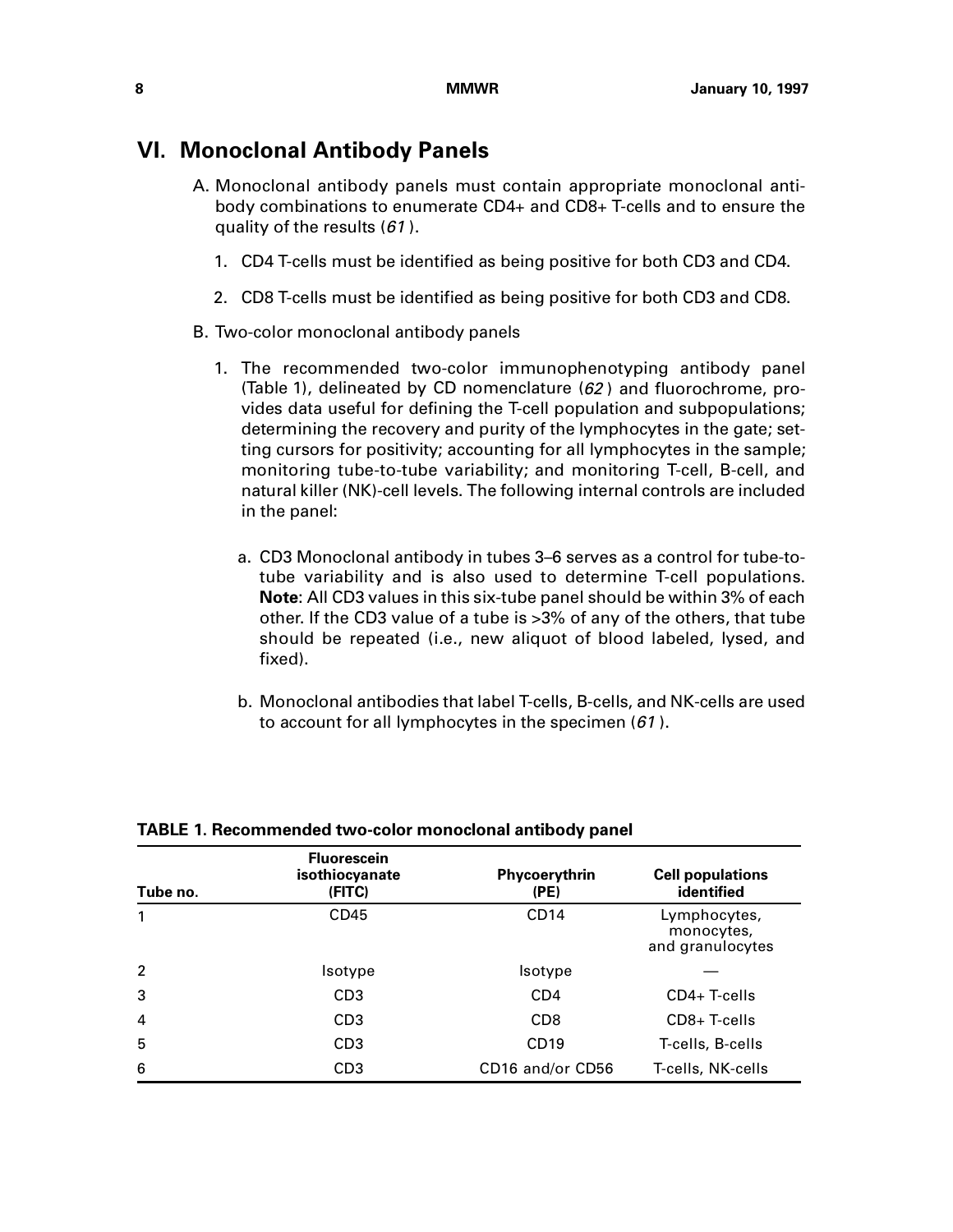- 2. An abbreviated two-color panel should only be used for testing specimens from patients for whom CD4+ T-cell levels are being requested as part of sequential follow-up, and then only after consulting with the requesting clinician. Because some of the internal controls are no longer included, when using an abbreviated panel, the immunophenotyping results should be reviewed carefully to ensure that CD3+ T-cell levels are similar to those determined previously with the full recommended panel. When discrepancies occur, the specimens must be reprocessed by using the full recommended two-color monoclonal antibody panel.
- C. Three-color monoclonal antibody panels
	- 1. Three-color monoclonal antibody panels should fulfill the following basic requirements: enumerate CD4+ and CD8+ T-cells, validate the lymphocyte gate used, and provide some assessment of tube-to-tube variability.
	- 2. For determining T-cell subset percentages, the third color should be used to identify lymphocytes by following one of two procedures (Table 2):
		- a. Use CD45 as the third color to identify lymphocytes as those cells that are bright CD45+ but have low side scattering properties. In this case, the panel would consist of the following monoclonal antibodies: CD3/CD4/CD45; CD3/CD8/CD45; and CD3/CD19/CD45 (Table 2, Panel A).
		- b. Use lineage markers (T-cell, B-cell, and NK-cell) to identify lymphocytes  $(63)$ . The panel would consist of the following monoclonal

| Panel    | <b>Monoclonal antibodies</b> | <b>Notes</b>                                                       |
|----------|------------------------------|--------------------------------------------------------------------|
| A        | CD3/CD4/CD45                 | Gate on CD45 and side scatter; measure CD3+CD4+<br>T-cells         |
|          | CD3/CD8/CD45                 | Gate on CD45 and side scatter; measure CD3+CD8+<br>T-cells         |
|          | CD3/CD19/CD45 <sup>+</sup>   | Gate on CD45 and side scatter; measure CD3+ and<br>$CD19+$ T-cells |
| $R^{\S}$ | CD3/CD19/CD16 and/or CD56    | For absolute counts of T-, B-, and NK-cells                        |
|          | CD3/CD4/CD8                  | To determine CD3+, CD3+CD4+, and CD3+CD8+ cells                    |
|          | Isotype control              | For nonspecific fluorescence                                       |

**TABLE 2. Three-color monoclonal antibody panels\***

\*Suggested three-color panels. (See Section VI.C.)

†Recommended for specimens obtained from children (32).

<sup>§</sup>This panel may be used for systems determining absolute cell numbers directly from the flow cytometer. Percentage determinations are calculated from the absolute numbers. (See Section VI.C.2.b.)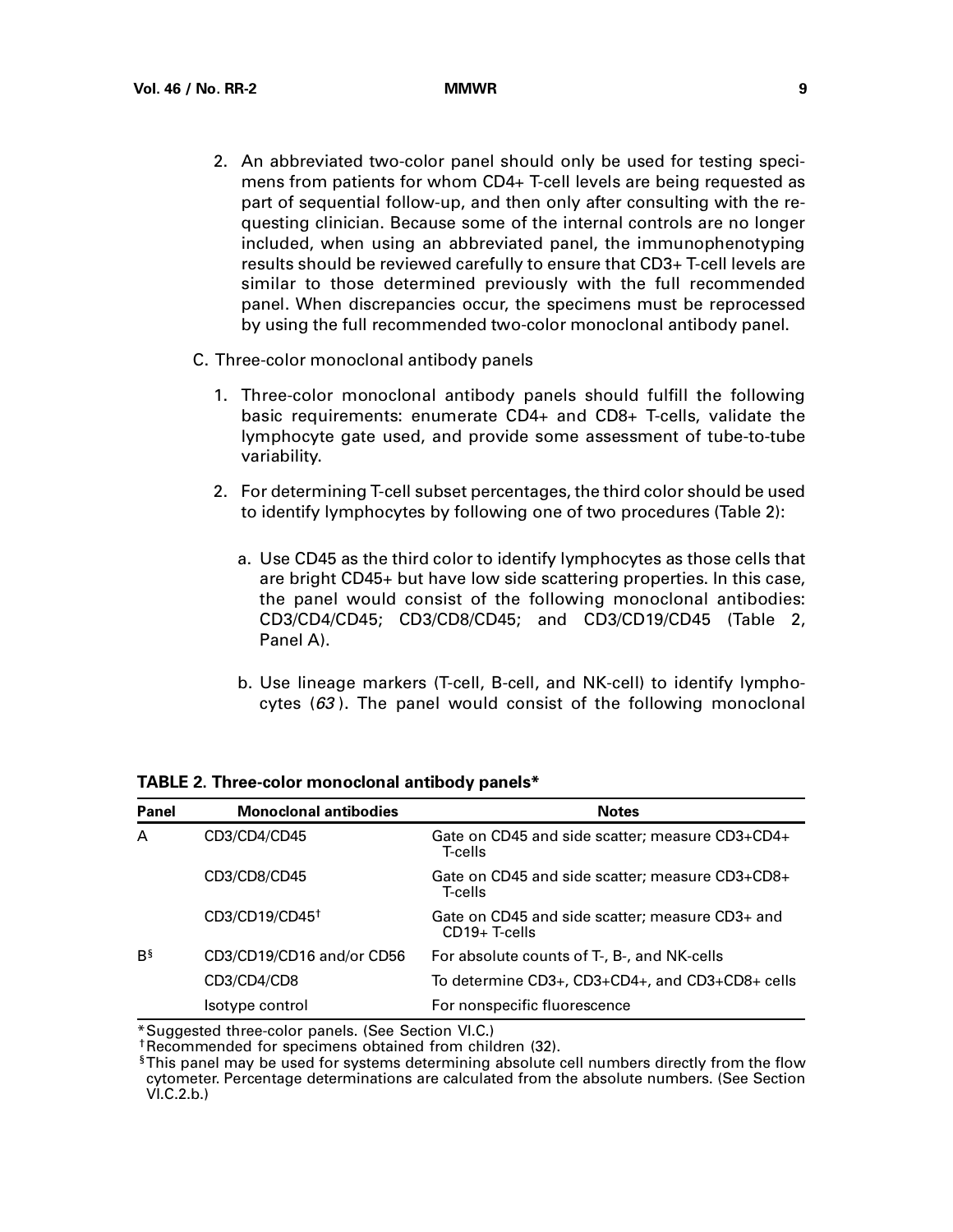antibodies: CD3/CD19/CD16 and/or CD56; CD3/CD4/CD8; and an isotype control (Table 2, Panel B). **Note**: Software on the flow cytometer must be capable of using the information obtained from these monoclonal antibody combinations to correctly identify lymphocytes and to extrapolate that information to determine the percentage of lymphocytes that are CD4+ and CD8+ T-cells (63 ). **Note**: A single tube containing CD3, CD4, and CD8 monoclonal antibodies is not appropriate for determining the percentage of lymphocytes that are CD4+ or CD8+ T-cells because there is no method to validate the lymphocyte gate in this tube without the addition of another tube for that purpose. Lymphocyte gate purity and recovery cannot be determined. Internal quality control measures may be obtained by adding another tube containing CD3 (e.g., CD3, CD19, and CD16 and/or CD56).

- 3. A three-color monoclonal antibody panel must consist of at least two tubes, each with the same lineage marker. For the examples above, CD3 is the common lineage marker in each tube. Differences between replicate CD3 results should be ≤2%. **Note:** The variability of a CD3 result between two tubes is approximately half that of four tubes.
- D. Four-color monoclonal antibody panels
	- 1. Addition of CD45 to a single tube containing CD3, CD4, and CD8 allows the identification of lymphocytes based on CD45 and side scatter and the enumeration of CD4+ and CD8+ T-lymphocytes.
	- 2. A four-color monoclonal antibody panel must consist of at least two tubes, each with the same lineage marker. A second tube containing CD45, CD3, CD19, and CD16 and/or CD56 is recommended.

#### **VII. Negative and Positive Controls for Immunophenotyping**

A. Negative (isotype) reagent control

- 1. Use this control to determine nonspecific binding of the mouse monoclonal antibody to the cells and to set markers for distinguishing fluorescence-negative and fluorescence-positive cell populations.
- 2. Use a monoclonal antibody with no specificity for human blood cells but of the same isotype(s) as the test reagents. **Note**: In many cases, the isotype control may not be optimal for controlling nonspecific fluorescence because of differences in F/P ratio, antibody concentration between the isotype control and the test reagents, and other characteristics of the immunoglobulin in the isotype control. Additionally, isotype control reagents from one manufacturer are not appropriate for use with test reagents from another manufacturer.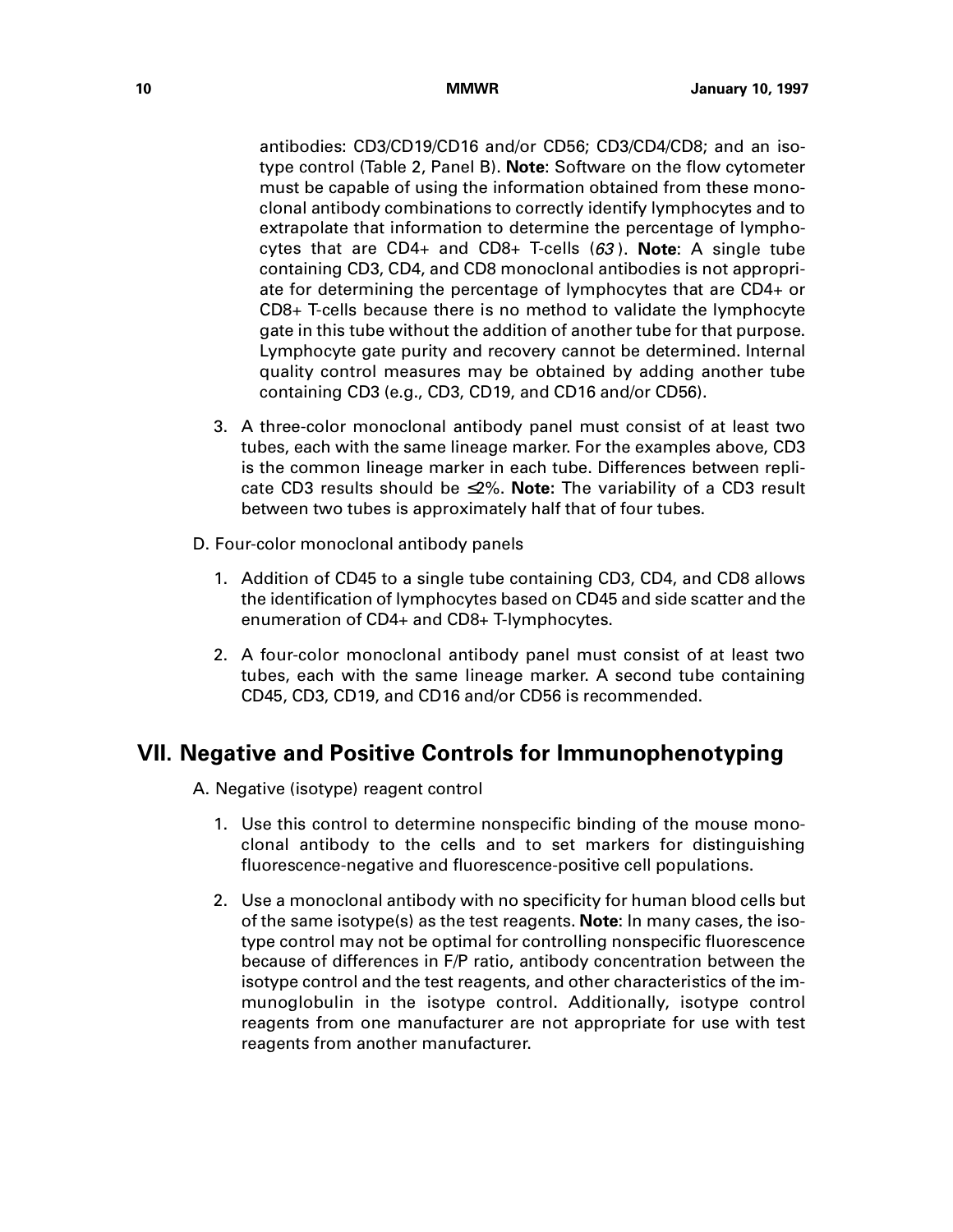- 3. The isotype control is not needed for use with CD45 because CD45 is used to identify leukocyte populations based on fluorescence intensity.
- 4. For monoclonal antibody panels containing antibodies to CD3, CD4, and CD8, the isotype control may not be needed because labeling with these antibodies results in fluorescence patterns in which the unlabeled cells are clearly separated from the labeled cells. In these instances, the negative cells in the histogram are the appropriate isotype control.
- 5. The isotype control must be used when a monoclonal antibody panel contains monoclonal antibodies that label populations that do not have a distinct negative population (e.g., some CD16 or CD56 monoclonal antibodies).
- B. Positive methodologic control
	- 1. The methodologic control is used to determine whether procedures for preparing and processing the specimens are optimal. This control is prepared each time specimens from patients are prepared.
	- 2. Use either a whole-blood specimen from a control donor or commercial materials validated for this purpose. Ideally, this control will match the population of patients tested in the laboratory. (See Section XII.D.)
	- 3. If the methodologic control falls outside established normal ranges, determine the reason. **Note**: The purpose of the methodologic control is to detect problems in preparing and processing the specimens. Biologic factors that cause only the whole-blood methodologic control to fall outside normal ranges do not invalidate the results from other specimens processed at the same time. Poor lysis or poor labeling in all specimens, including the methodologic control, invalidates results.
- C. Positive control for testing reagents
	- 1. Use this control to test the labeling efficiency of new lots of reagents or when the labeling efficiency of the current lot is questioned. Prepare this control only when needed (i.e., when reagents are in question) in parallel with lots of reagents of known acceptable performance. **Note**: New reagents must demonstrate similar results to those of known acceptable performance.
	- 2. Use a whole-blood specimen or other human lymphocyte preparation (e.g., cryopreserved or commercially obtained lyophilized lymphocytes).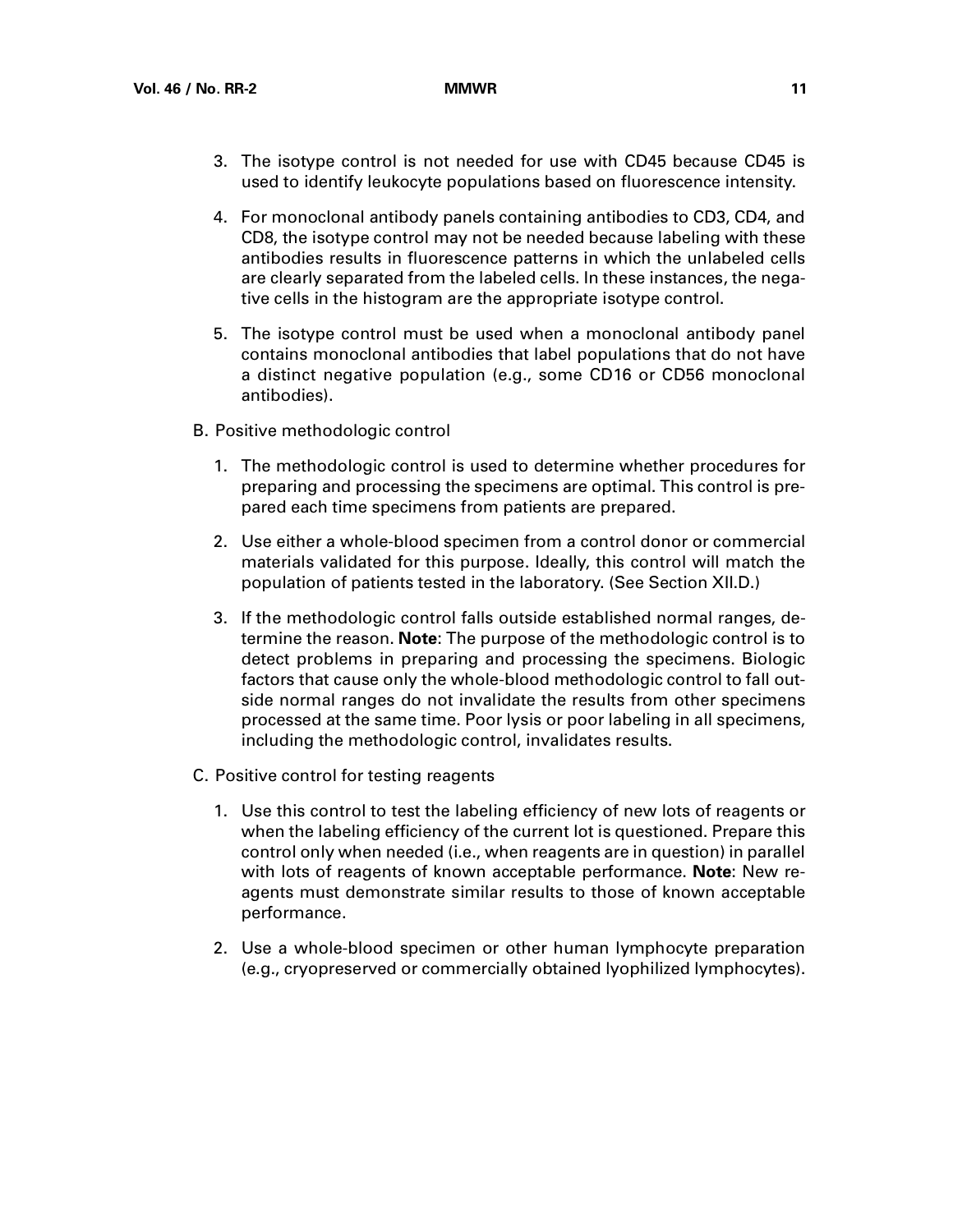### **VIII.Flow Cytometer Quality Control (29 )**

- A. Align optics daily. This ensures that the brightest and tightest peaks are produced in all parameters. **Note**: Some clinical flow cytometers can be aligned by laboratory personnel whereas others can be aligned only by qualified service personnel.
	- 1. Align the flow cytometer by using stable calibration material (e.g., microbeads labeled with fluorochromes) that has measurable forward scatter, side scatter, and fluorescence peaks.
	- 2. Align the calibration particles optimally in the path of the laser beam and in relation to the collection lens so the brightest and tightest peaks are obtained.
	- 3. Align stream-in-air flow cytometers daily (at a minimum) and stream-incuvette flow cytometers (most clinical flow cytometers are this type) as recommended by the manufacturer.
- B. Standardize daily. This ensures that the flow cytometer is performing optimally each day and that its performance is the same from day to day.
	- 1. Select machine settings that are optimal for fluorochrome-labeled, whole-blood specimens.
	- 2. Use microbeads or other stable standardization material to place the scatter and fluorescence peaks in the same scatter and fluorescence channels each day. Adjust the flow cytometer as needed.
	- 3. Maintain records of all daily standardizations. Monitor these to identify any changes in flow cytometer performance.
	- 4. Retain machine standardization settings for the remaining quality control procedures (sensitivity and color compensation) and for reading the specimens.
- C. Determine fluorescence resolution daily. The flow cytometer must differentiate between the dim peak and autofluorescence in each fluorescence channel.
	- 1. Evaluate standardization/calibration material or cells that have low-level fluorescence that can be separated from autofluorescence (e.g., microbeads with low-level and negative fluorescence or CD56-labeled lymphocyte preparation).
	- 2. Establish a minimal acceptable distance between peaks, monitor this difference, and correct any daily deviations.
- D. Compensate for spectral overlap daily. This step corrects the spectral overlap of one fluorochrome into the fluorescence spectrum of another.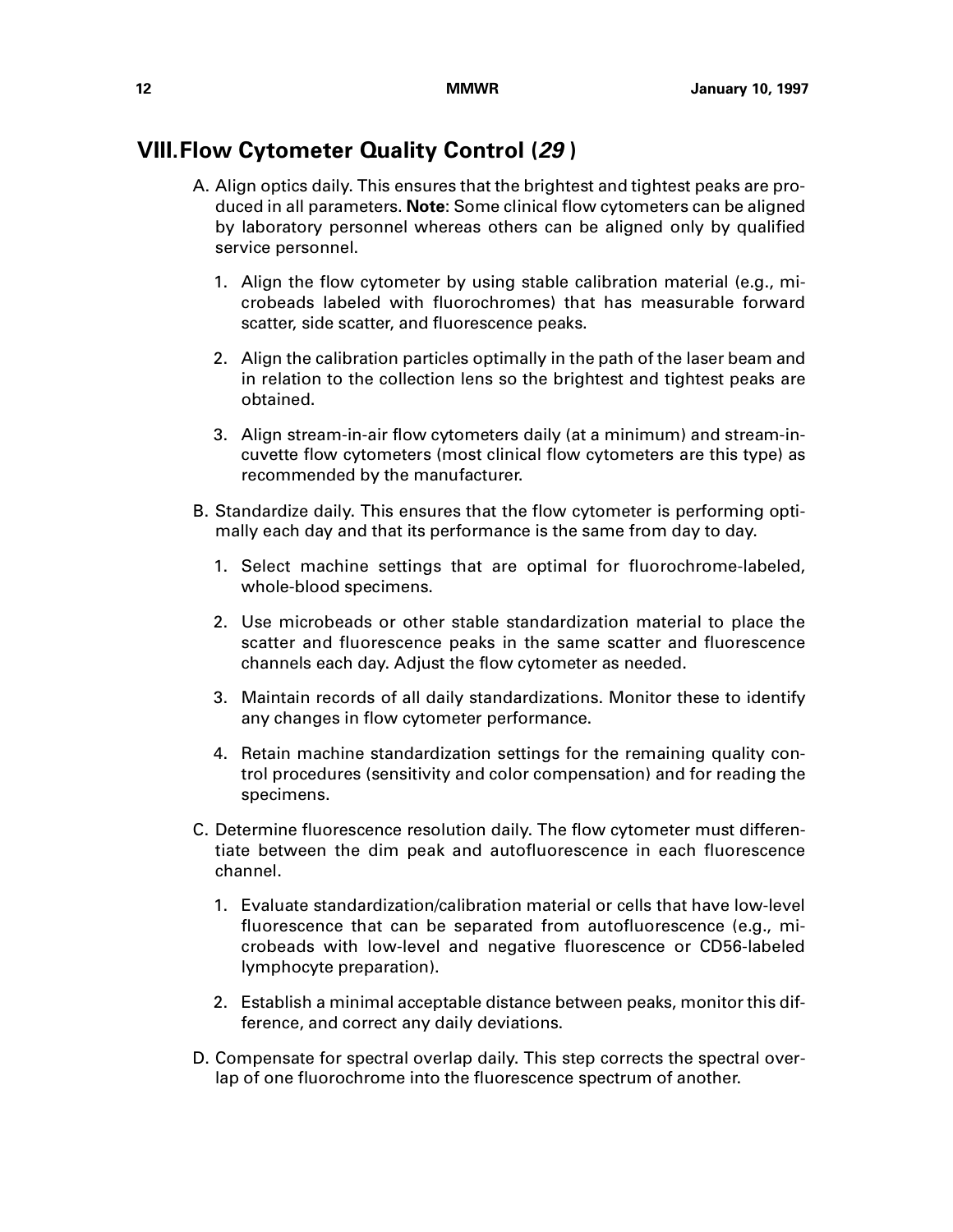- 1. Use either microbead or cellular compensation material containing three populations for two-color immunofluorescence (no fluorescence, PE fluorescence only, and FITC fluorescence only), four populations for three-color immunofluorescence (the three above plus a population that is positive for only the third color), or five populations for four-color (the four above plus a population that is positive for only the fourth color).
- 2. Analyze this material and adjust the electronic compensation circuits on the flow cytometer to place the fluorescent populations in their respective fluorescence quadrants with no overlap into the double-positive quadrant (Figure 1). If three fluorochromes are used, compensation must be carried out in an appropriate sequence: FITC, PE, and the third color, respectively (64). For four-color monoclonal antibody panels, follow the flow cytometer manufacturer's instructions for four fluorochromes. Avoid over-compensation.
- 3. If standardization or calibration particles (microbeads) have been used to set compensation, confirm proper calibration by using lymphocytes labeled with FITC- and PE-labeled monoclonal antibodies (and a thirdcolor– or fourth-color–labeled monoclonal antibody for three-color or four-color panels) that recognize separate cell populations but do not overlap. These populations should have the brightest expected signals. **Note**: If a dimmer-than-expected signal is used to set compensation, suboptimal compensation for the brightest signal can result.
- 4. Reset compensation when photomultiplier tube voltages or optical filters are changed.
- E. Repeat all four instrument quality control procedures whenever instrument problems occur or if the instrument is serviced during the day.
- F. Maintain instrument quality-control logs, and monitor them continually for changes in any of the parameters. In the logs, record instrument settings, peak channels, and coefficient of variation (CV) values for optical alignment, standardization, fluorescence resolution, and spectral compensation. Reestablish fluorescence levels for each quality-control procedure when lot numbers of beads are changed.

### **IX. Sample Analyses**

A. For the two-color immunophenotyping panel using a light-scatter gate, analyze the sample tubes of each patient's specimen in the following order: 1) The tube containing CD45 and CD14 (gating reagent): read this tube first so that gates can be set around the lymphocyte cluster; 2) Isotype control: set cursors for differentiating positive and negative populations so that  $\leq$ 2% of the cells are positive; and 3) Remaining tubes in the panel.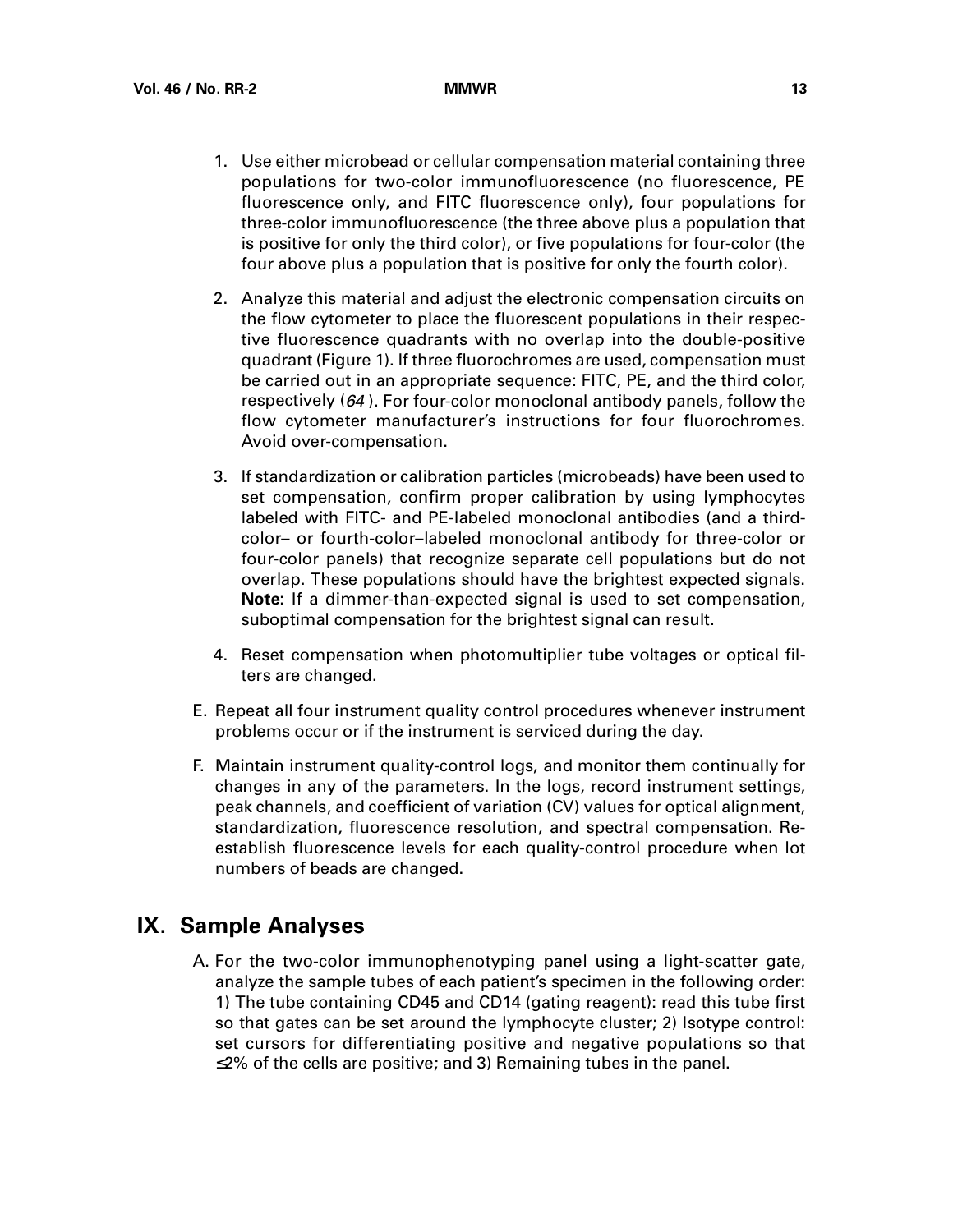- 1. Count at least 2,500 gated lymphocytes in each sample. This number ensures with 95% confidence that the result is ≤2% standard deviation (SD) of the "true'' value (binomial sampling). **Note**: This model assumes that variability determined from preparing and analyzing replicates is ≤2% SD. Each laboratory must determine the level of variability by preparing and analyzing at least eight replicates of the last four tubes in the recommended panel. Measure variability when first validating the methodology used and again when methodologic changes are made.
- 2. Examine light-scattering patterns on each sample tube. Determine whether lysis or sample preparation, which can affect light scattering, is the same in each sample tube of a patient's specimen. Deviation in a particular tube usually indicates sample preparation error, and the tube should be repeated (i.e., a new aliquot of blood should be stained and lysed).

**FIGURE 1. Determination of appropriate compensation for spectral overlap\***



<sup>\*</sup>A dot plot analysis of a specimen labeled with fluorescein isothiocyanate (FITC)-CD3 (horizontal axis, green fluorescence) and phycoerythrin (PE)-CD8 (vertical axis, orange fluorescence) demonstrates undercompensation (Panel A), proper compensation (Panel B), and overcompensation (Panel C). Imaginary lines intersecting the peaks of green-only or orange-only fluorescence and the negative control should be parallel to each axis (example, Panel D). Note that this combination of antibodies (from the suggested monoclonal antibody panel) gives the brightest signals for each fluorochrome and may be used for verifying spectral compensation.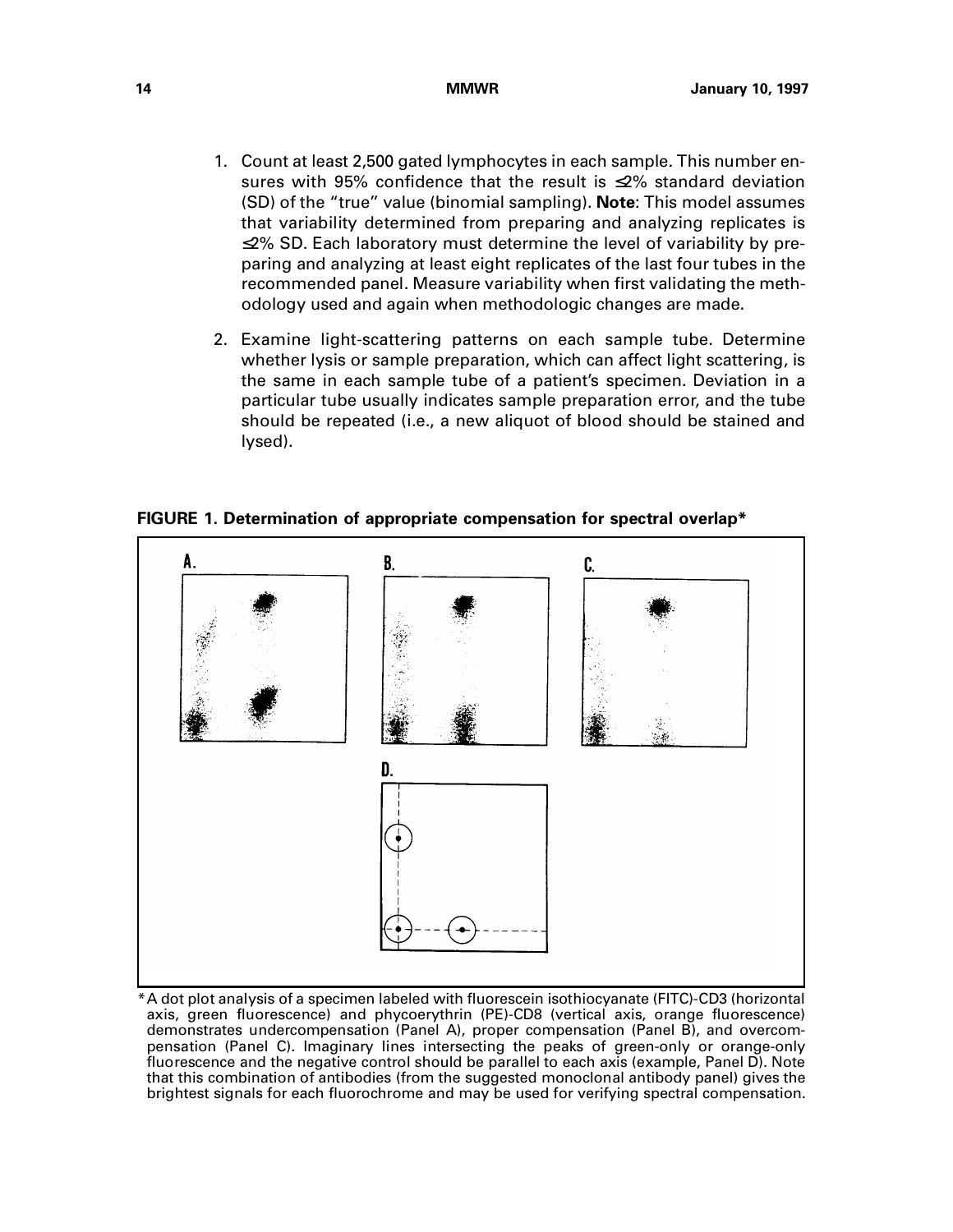B. For three- or four-color monoclonal antibody panels using a CD45/side scatter gate, determine the lymphocyte population based on bright CD45 fluorescence and low side scattering properties. Draw a gate on this population and analyze the cell populations using this gate  $(65)$ .

#### **X. Data Analysis**

A. Light-scatter gate (for two-color panels).

- 1. Reading from the sample tube containing CD45 and CD14, draw lymphocyte gates using forward and side light-scattering patterns and fluorescence staining.
	- a. When using CD45 and CD14 and light-scattering patterns for drawing lymphocyte gates, define populations on the following basis:
		- Lymphocytes stain brightly with CD45 and are negative for CD14.
		- Monocytes and granulocytes have greater forward and side lightscattering properties than lymphocytes.
		- Monocytes are positive for CD14 and have intermediate to high intensity for CD45.
		- Granulocytes are dimly positive for CD14 and show less intense staining with CD45.
		- Debris, red cells, and platelets show lower forward scattering than lymphocytes and do not stain specifically with CD45 or CD14.
	- b. Using the above characteristics, draw a light-scattering gate around the lymphocyte population (66 ). **Note**: Other methods for drawing a lymphocyte gate must accurately identify lymphocytes and account for non-lymphocyte contamination of the gate.
- 2. Verify the lymphocyte gate by determining the recovery of lymphocytes within the gate and the lymphocyte purity of the gate.

#### a. Definitions

- The lymphocyte recovery (previously referred to as the proportion of lymphocytes within the gate) is the percentage of lymphocytes in the sample that are within the gate.
- The lymphocyte purity of the gate is the percentage of cells within the gate that are lymphocytes. The remainder may be monocytes, granulocytes, red cells, platelets, and debris.
- b. Optimally, the lymphocyte recovery should be ≥95%.
- c. Optimally, the lymphocyte purity of the gate should be  $\geq 90\%$ .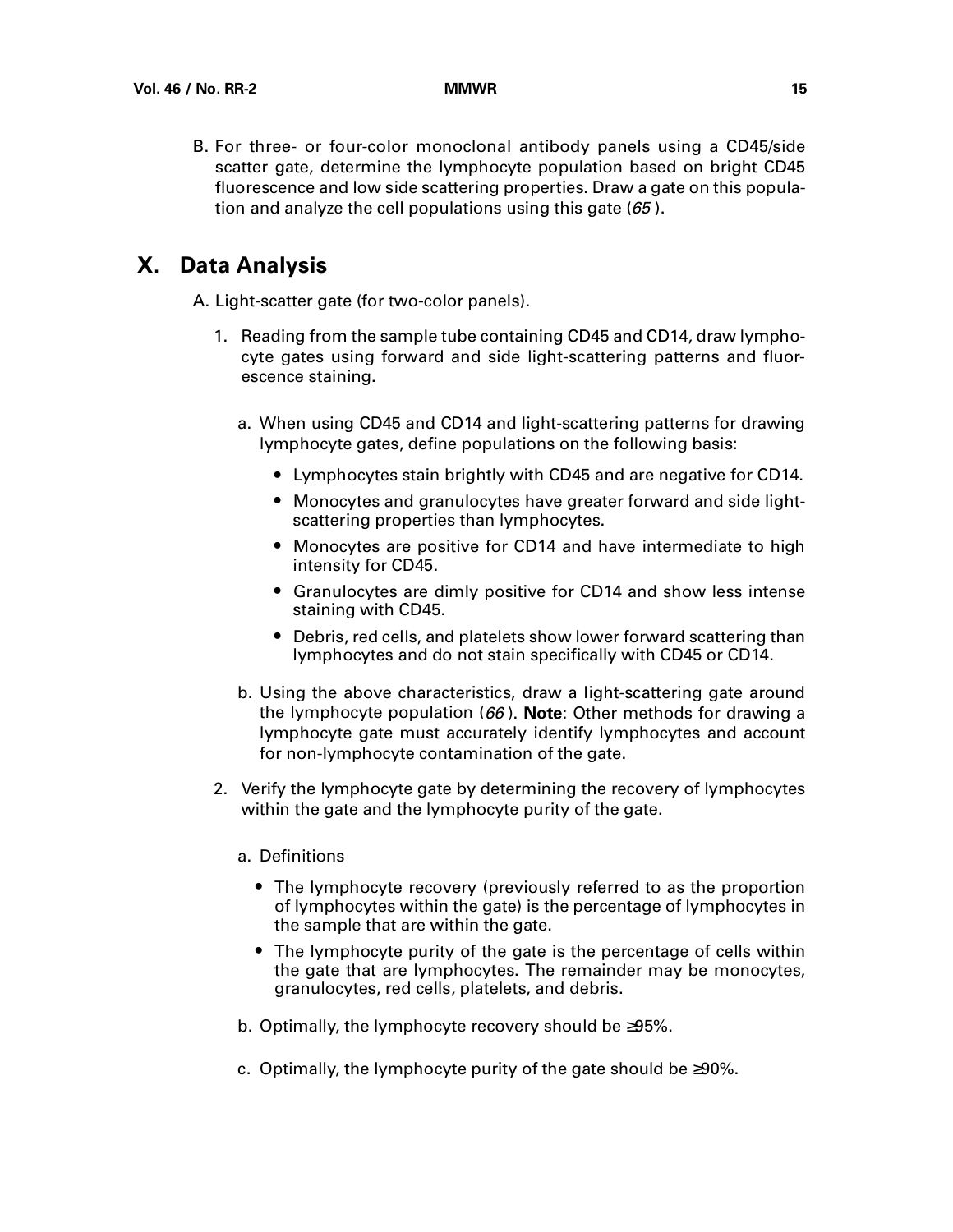- d. Optimal gates include as many lymphocytes and as few contaminants as possible.
- e. Lymphocyte recovery within the gate using CD45 and CD14 can be determined by two different methods: light-scatter gating and fluorescence gating (Figures 2 and 3). **Note**: The number of lymphocytes identified will be the same whether determined by light-scatter gating or by fluorescence gating.
	- Lymphocyte recovery determined by light-scatter gating is done as follows: first, identify the lymphocytes by setting a relatively large light-scatter gate (Figure 2, Panel A), then set an analysis region around CD45 and CD14 lymphocyte reactivity (bright CD45-positive, negative for CD14) (Figure 2, Panel B). Determine the number of cells that meet both criteria (total number of lymphocytes). Set a smaller lymphocyte light-scatter gate that will be used for analyzing the remaining tubes (Figure 2, Panel C). Determine the number of cells that fall within this gate and the CD45/ CD14 analysis region (bright CD45-positive, negative for CD14) (Figure 2, Panel D). This number divided by the total number of lymphocytes times 100 is the lymphocyte recovery. The advantage of this method is that it can easily be done on most software programs.
	- Lymphocyte recovery determined by fluorescence gating is done as follows. First, identify lymphocytes by setting a fluorescence gate around the bright CD45-positive, CD14-negative cells (Figure 3, Panel A), then set an analysis region around a large light-scatter region that includes lymphocytes (Figure 3, Panel B). The number of cells that meet both criteria is the total number of lymphocytes. Set a smaller lymphocyte light-scatter gate that will be used for analyzing the remaining tubes (Figure 3, Panel C). Determine the number of cells that fall within this gate and the CD45/CD14 analysis region (bright CD45+, negative for CD14) (Figure 3, Panel D). This number divided by the total number of lymphocytes times 100 is the lymphocyte recovery. The advantage of this method is that the light-scatter pattern of lymphocytes can be easily determined. **Note**: Some instrument software packages automatically determine lymphocyte recovery by fluorescence gating; others do not.
- f. The lymphocyte purity of the gate is determined from the CD45 and CD14 tube by calculating the percentage of cells in the light-scattering gate that are bright CD45-positive and negative for CD14.
- g. If the recommended recovery and purity of lymphocytes within the gate cannot be achieved, redraw the gate. If minimum levels still cannot be obtained, reprocess the specimen. If this fails, request another specimen.
- B. CD45 gating (for three- and four-color monoclonal panels)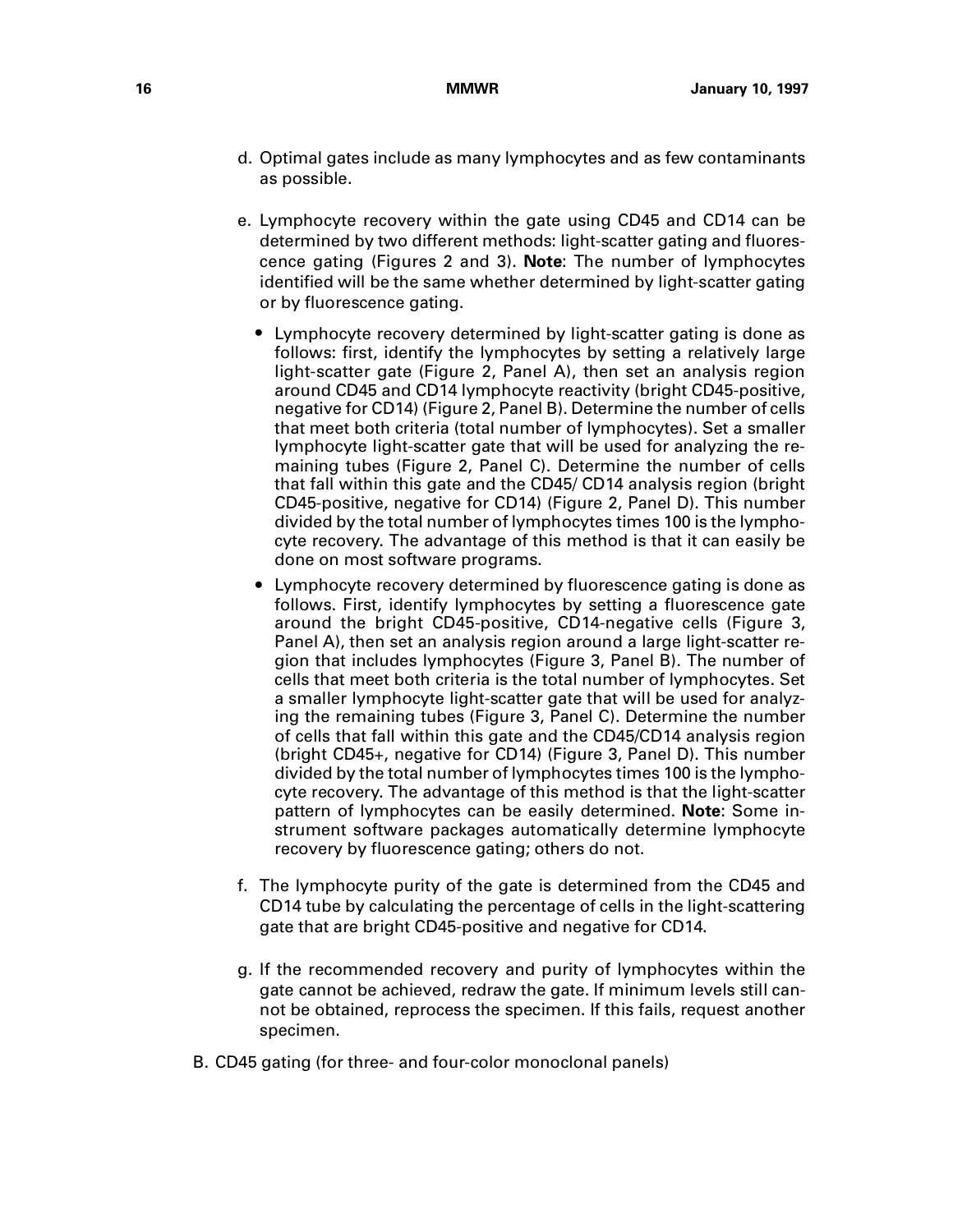- 1. Identify lymphocytes as cells brightly labeled with CD45 and having low side scattering properties.
- 2. Establish criteria for cluster identification based on a clear definition of lymphocytes that does not include basophils (less bright CD45, low side scatter) or monocytes (less bright CD45, moderate side scatter). **Note**: Care must be taken to include all lymphocytes. B-cells may have slightly less CD45 fluorescence than the T-cells (the major cluster of lymphocytes). NK-cells have bright CD45 fluorescence but have slightly more side scattering properties than the majority of the lymphocytes.



**FIGURE 2. Light-scatter gating technique for determining lymphocyte recovery and purity\***

\*Panel A shows a large light-scatter region drawn around the lymphocytes (R1). Panel B is the two-parameter histogram of CD45/CD14 fluorescence gated on R1. The number of cells in quadrant 4 (bright CD45-positive, negative for CD14) is the total number of lymphocytes (3,951 cells). Panel C is the same light-scatter histogram as Panel A except that a smaller light-scatter gate has been drawn, which will be used for analyzing the remaining tubes from that specimen. Panel D is the CD45/CD14 histogram from gated R2. The number of gated lymphocytes is in quadrant 4 (3,889 cells). The total number of gated cells in R2 is 4,298. From these numbers, the lymphocyte recovery is  $(3,889/3,951) \times 100$ , or 98.4%. The lymphocyte purity is (3,889/4,298) x 100, or 90.5%.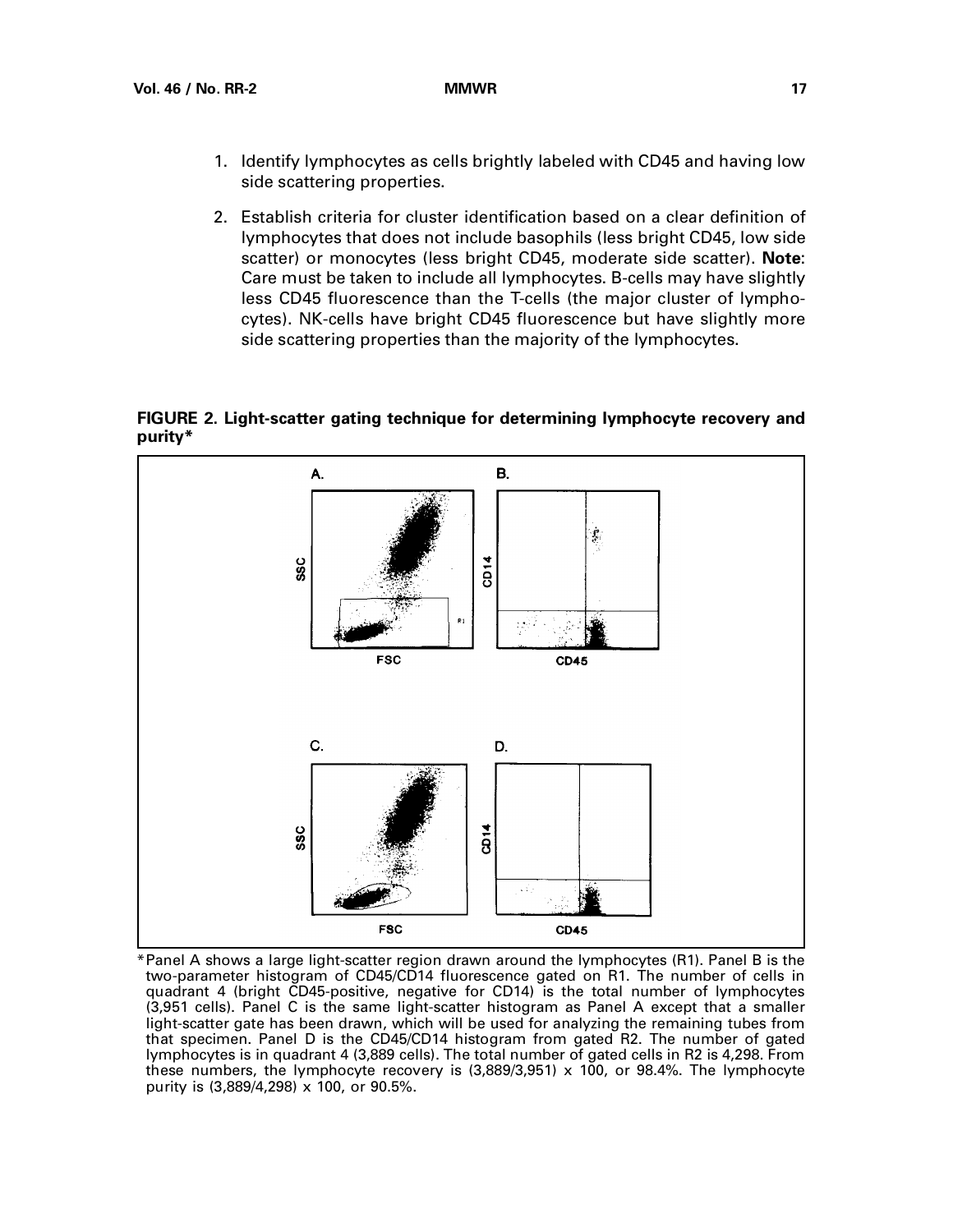- 3. CD45/side scatter gates for lymphocytes are assumed to contain >95% lymphocytes, and no further corrections need be made to the percentage subset results (65).
- 4. Lymphocyte recovery cannot be determined without using a panel of monoclonal antibodies that identify T-, B-, and NK-cells. **Note**: Validation of a CD45/side scatter gate is recommended when beginning to use CD45/ side scatter gates to help determine the CD45 and side scatter characteristics of T-, B-, and NK-cells and to ensure their inclusion in the gate.
- C. Set cursors using the isotype control so that <2% of cells are positive. **Note**: If an isotype control is not used, set cursors based on the tube containing CD3 and CD4 so that the negative and positive cells in the histogram are clearly separated. These cursors may be used for the remaining tubes. If

**FIGURE 3. Fluorescence gating technique for determining lymphocyte recovery and purity\***



\*Panel A shows a region (R1) drawn around the lymphocytes identified by fluorescence (bright CD45-positive, negative for CD14). Panel B is the two-parameter light-scatter histogram gated on R1. A relatively large light-scatter region (R2) is set around the lymphocytes. The number of cells in this region is the total number of lymphocytes (3,846). Panel C shows the lightscatter histogram with a smaller light-scatter gate drawn (R2), which will be used for analyzing the remaining tubes from that specimen. Panel D is the CD45/CD14 histogram from gated R2, Panel C. The number of gated lymphocytes is in R1 (3,771 cells). The total number of gated cells in R2, Panel C is 4,139. From these numbers, the lymphocyte recovery is  $(3,771/3,846)$  x 100, or 98.0%. The lymphocyte purity is (3,771/4,139) x 100, or 91.1%.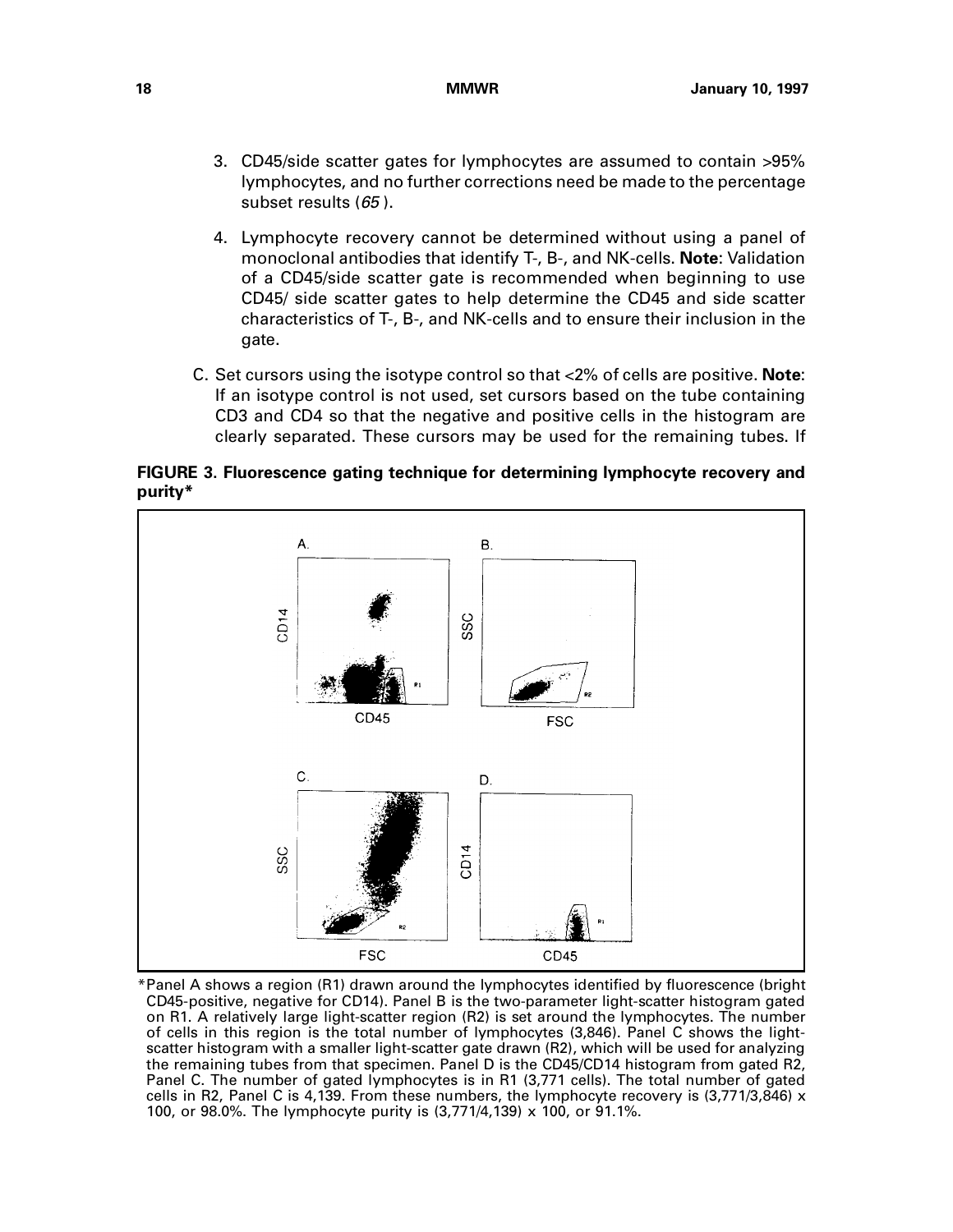CD16 and/or CD56 are included in a monoclonal antibody panel, an isotype control may be needed to help identify negative cells.

- D. Analyze the remaining samples with the cursors set. **Note**: In some instances, the isotype-set cursors will not accurately separate positive and negative staining for another sample tube from the same specimen. In such cases, the cursors can be moved on that sample to more accurately separate these populations. The cursors should not be moved when fluorescence distributions are continuous with no clear demarcation between positively and negatively labeled cells.
- E. Analyze each patient or control specimen with lymphocyte gates and cursors for positivity set for that particular patient or control.
- F. When spectral compensation of a particular specimen appears to be inappropriate because FITC-labeled cells have been dragged into the PE-positive quadrant or vice-versa (when compensation on all other specimens is appropriate) (67 ), repeat the sample preparation, prewashing the specimen with phosphate-buffered saline (PBS) (pH 7.2) to remove plasma before monoclonal antibodies are added.
- G. Include the following analytic reliability checks, when available:
	- 1. Optimally, at least 95% lymphocyte recovery (proportion of lymphocytes within the lymphocyte gate) should be achieved. Minimally, at least 90% lymphocyte recovery should be achieved. **Note**: These determinations can only be made when using either CD14 and CD45 to validate the gate or when using T, B, and NK reagents to validate a gate.
	- 2. Optimally, ≥90% lymphocyte purity should be observed within the lymphocyte gate. Minimally, ≥85% purity should be observed within the gate.
	- 3. Optimally, the sum of the percentage of CD3+CD4+ and CD3+CD8+ cells should equal the total percentage of  $CD3+$  cells within  $\pm 5\%$ , with a maximum variability of ≤10%. **Note**: In specimens containing a considerable number of T  $\gamma\delta$  cells (68,69), this reliability check may exceed the maximum variability.
	- 4. Optimally, the sum of the percentage of CD3+ (T-cells), CD19+ (B-cells), and CD3-(CD16 and/or CD56)+ (NK-cells) should equal the purity of lymphocytes in the gate  $\pm 5\%$  (61), with a maximum variability of ≤10%. If the data are corrected for lymphocyte purity (see XII.B.), the sum should ideally equal 95%–105% (or at a minimum 90%–110%).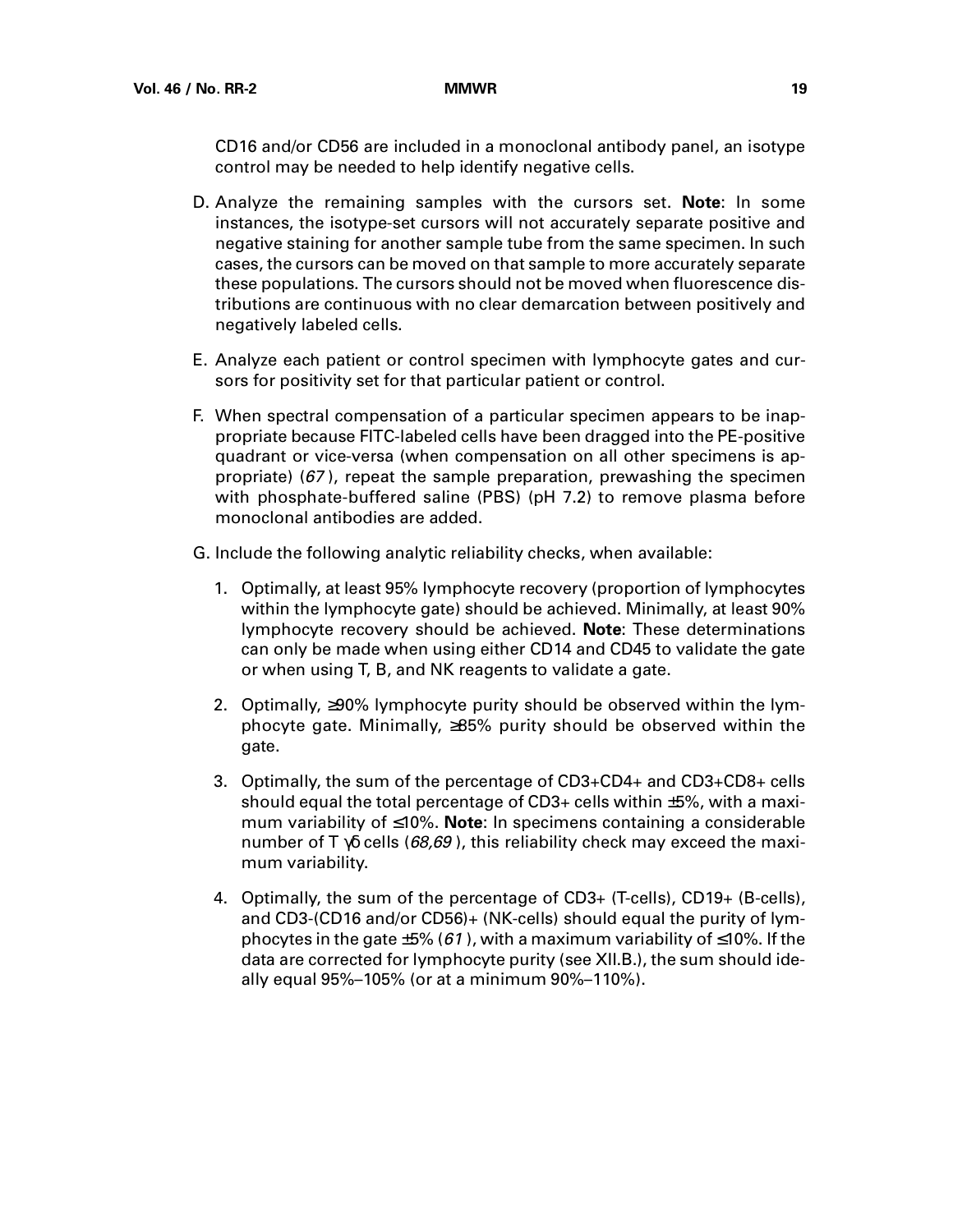# **XI. Data Storage**

- A. If possible, store list-mode data on all specimens analyzed. This allows for reanalysis of the raw data, including redrawing of gates. At a minimum, retain hard copies of the lymphocyte gate and correlated dual histogram data of the fluorescence of each sample.
- B. Retain all primary files, worksheets, and report forms for 2 years or as required by state or local regulation, whichever is longer. Data can be stored electronically. Disposal after the retention period is at the discretion of the laboratory director.

# **XII. Data Reporting**

- A. Report all data in terms of CD designation, with a short description of what that designation means. **Note**: CD4+ T-cells are T-helper cells. The correct cells to report for this value are those that are positive for both CD3 and CD4. Similarly, CD8+ T-cells are T-suppressor/cytotoxic cells and are positive for both CD3 and CD8. Do not include other cell types (non-T-cells) in CD4 and CD8 T-cell determinations.
- B. If using light-scatter gates, report data as a percentage of the total lymphocytes and correct for the lymphocyte purity of the gate. For example, if the lymphocyte purity is 94% and the CD3 value is 70%, correct the CD3 value by dividing 0.70 by 0.94 and then multiply the result by 100 to result in a T-lymphocyte value of 74%.
- C. Report absolute lymphocyte subset values when an automated complete blood cell (CBC) count (WBC and differential) has been performed from blood drawn at the same time as that for immunophenotyping.
	- 1. Calculate the absolute values by multiplying the lymphocyte subset percentage (from flow cytometry data) by the absolute number of lymphocytes (from WBC and differential). **Note**: The hematology laboratory providing the CBC (WBC and differential) must perform satisfactorily in a hematology proficiency testing program approved by the Health Care Finance Administration (HCFA) as meeting the requirements of the Clinical Laboratory Improvement Amendments of 1988 (CLIA '88).\*
	- 2. Report both percentages and absolute counts when these are available. **Note:** If absolute counts are determined directly on the flow cytometer, report these results.

<sup>\*42</sup> CFR part 493 § 493.801–493.865.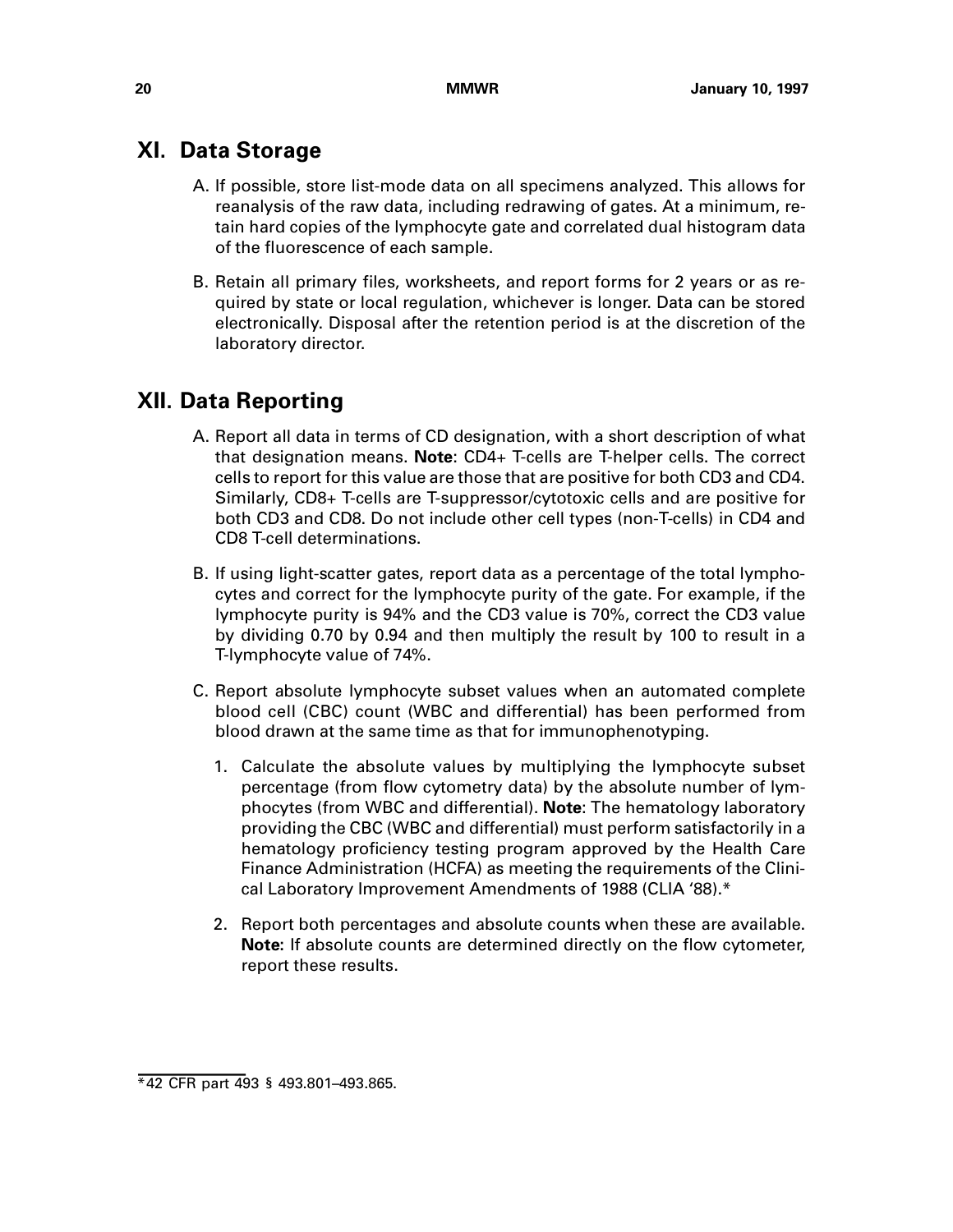D. Report data from all relevant monoclonal antibody combinations with corresponding reference limits of expected normal values (e.g., CD4+ T-cell percentage and absolute number of CD4+ T-cells). Reference limits for immunophenotyping test results must be determined for each laboratory (29 ). Separate reference ranges must be established for adults and children, and the appropriate ranges must be used for patient specimens.

## **XIII.Quality Assurance**

- A. Assure the overall quality of the laboratory's CD4+ T-cell testing by monitoring and evaluating the effectiveness of the laboratory policies and procedures for the preanalytic, analytic, and postanalytic testing phases. The practices and processes to be monitored and evaluated include:
	- 1. Methods for collecting, handling, transporting, identifying, processing, and storing specimens.
	- 2. Information provided on test request and results report forms.
	- 3. Instrument performance, quality-control protocols, and maintenance.
	- 4. Reagent quality-control protocols.
	- 5. Process for reviewing and reporting results.
	- 6. Employee training and education, which should consist of:
		- a. Basic training by flow cytometer manufacturers and additional training in hands-on workshops for flow cytometer operators and supervisors.
		- b. Education of laboratory directors in flow cytometric immunophenotyping through workshops and other programs.
		- c. Continuing education in new developments for all flow cytometric immunophenotyping personnel through attendance at meetings and workshops.
		- d. Adherence to federal and state regulations for training and education.
	- 7. Assurance of satisfactory performance. Laboratories must successfully participate in a performance evaluation program. When proficiency testing programs are approved by HCFA as meeting the requirements of CLIA '88 (none are currently approved for CD4+ T-cell testing), laboratories must satisfactorily participate.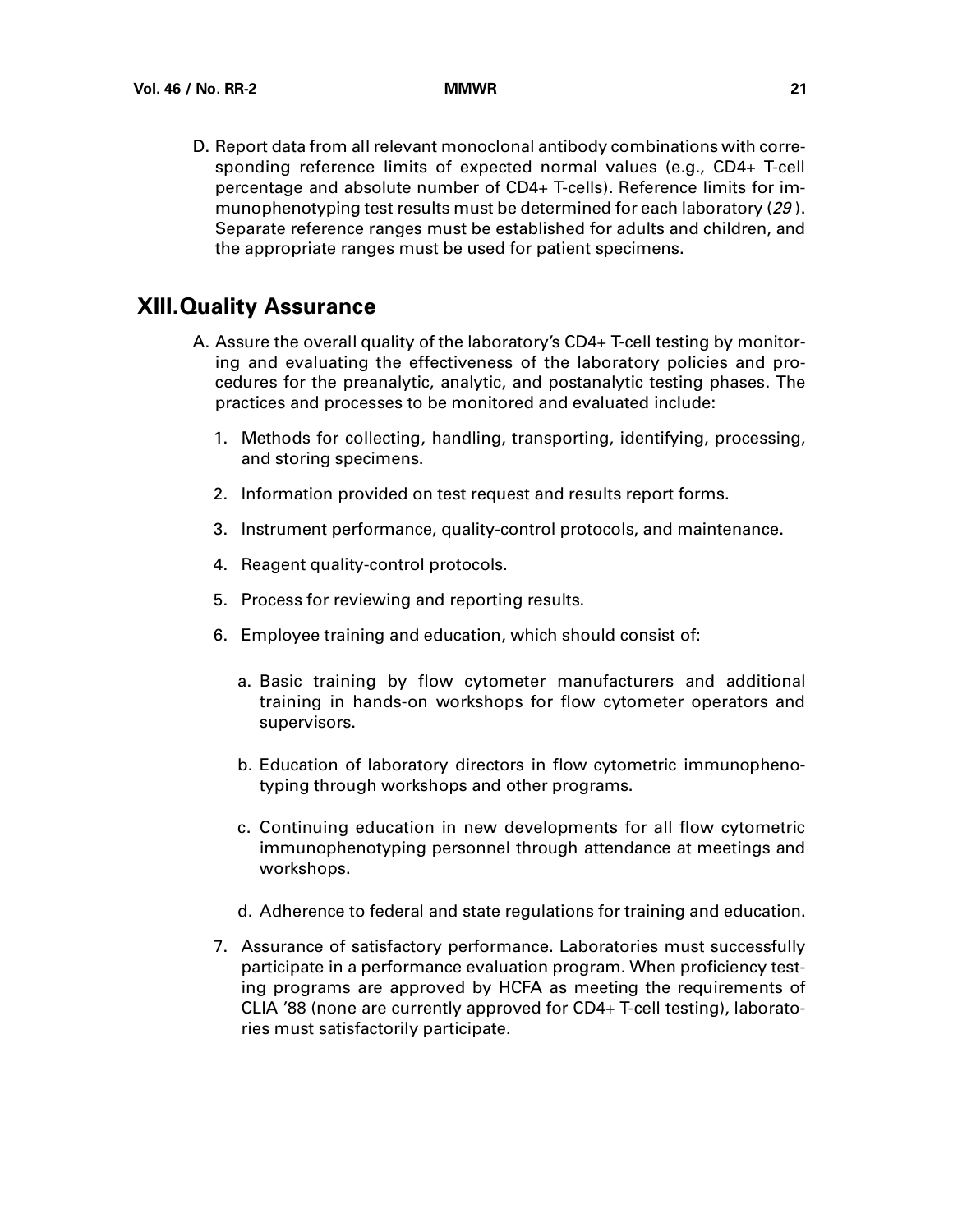<span id="page-25-0"></span>

- 8. Review and revision (as necessary, or at established intervals) of the laboratory's policies and procedures to assure adherence to the quality assurance program. All staff involved in the testing should be informed of any problems identified during the quality assurance review, and the corrective actions should be taken to prevent recurrences.
- B. Document all quality assurance activities.

## **LABORATORY VALIDATION OF SINGLE-PLATFORM CD4+ T-CELL METHODS**

When performing method-validation studies on the new single-platform methods for enumerating CD4+ T-cell populations, laboratorians must consider that these assays may determine the absolute CD4+ count using methodologies that are very different from multi-platform techniques. In most clinical settings, multi-platform methods do not perform at the level of a gold standard. Still, the single-platform methods must be compared with accepted methods or testing procedures. When no optimal standard exists and bias is present, the amount of error contributed by each method cannot be determined. Therefore, if results yielded from a single-platform method are significantly different from those obtained using a multi-platform method, the new method is not necessarily in error. Conducting a large-scale study correlating results from single-platform methods with clinical disease data to establish new medical decision points may be the only surrogate for comparison with a gold standard. Laboratories should not adopt methods that yield results significantly different from multi-platform methods until these studies can be performed, published, and accepted by the scientific and medical communities.

Traditional method comparison tools may be used for validation of single-platform methods that compare favorably with multi-platform methods. Single-platform methods, as the name implies, derive the absolute CD4+ T-cell counts from a single measurement and therefore have the potential to yield a less variable (although not necessarily more accurate) analysis than multi-platform methods, which utilize a combination of hematology and flow cytometry measurements. Laboratorians should utilize statistical tools that provide useful information about these new methodologies but that do not presume that either the comparative or test method is definitive. Linear least squares regression analysis must be conducted based on the assumption that no error exists in the comparative method, and regression-type scatter plots provide inadequate resolution when the errors are small in comparison to the analytical range (70,71 ). The bias scatterplot may provide laboratorians with a more useful tool for determining bias (Figure 4). These simple, high resolution graphs plot the difference in the individual measurements of each method  $(X_{test method} - X_{compactive method})$ against those by one of the methods  $(X \text{ comparative method})$  (70). Such graphs provide an easy means of determining if bias is present and distinguishing if bias is systematic, proportional, or random/non-constant. The laboratorian may visually determine the significance of these differences over the entire range of values, and when sufficient values are plotted, outliers and/or samples containing interfering substances can be identified. The laboratorian may then divide the data into ranges relevant to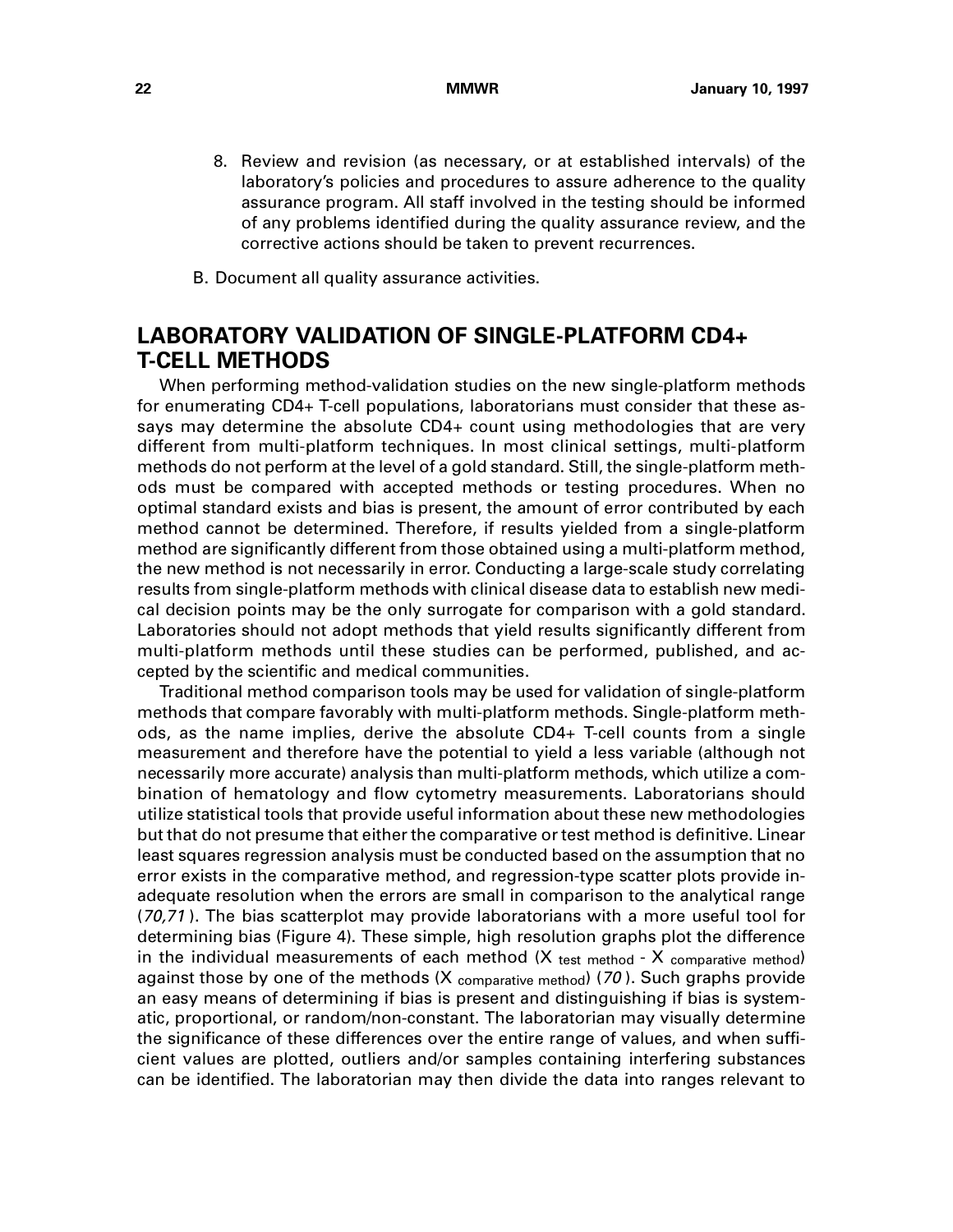<span id="page-26-0"></span>



medical decisions and calculate the systematic error (mean of the bias), the random error (standard deviation of the bias), and total error (the greatest absolute 95% error limit of the systematic error twice the random error) to gain insight into analytical performance at the specified decision points (70,71 ). Several detailed guidelines and texts can provide laboratorians with additional information regarding quality goals, method evaluation, estimation of bias, and bias scatter plots (70–76 ). Once a new method is accepted and implemented, the laboratory should continue to monitor the correlation between the results and the patient's clinical disease data to ensure that no problems have gone undetected by the relatively few samples typically tested during method evaluations.

#### **DISCUSSION**

On the basis of the reported number of tests performed annually by laboratories participating in CDC's Model Performance Evaluation Program for T-lymphocyte immunophenotyping in 1995, more than 1.6 million CD4+ T-cell measurements are performed yearly by the approximately 600 testing laboratories in the United States (77 ). Most of these measurements are made by using multi-platform flow cytometric methods, although new single-platform methods (both flow cytometric and others) are available (78–85 ). Recommendations concerning CD4+ T-lymphocyte immunophenotyping have focused on the more complex multi-platform process of measuring CD4+ T-cells. The recommendations for testing have increasingly been adopted (86), and as a result, laboratorians have reported improved testing practices (86,87). Testing outcomes associated with following the recommendations include a) increased confidence in results, b) more reproducible results, c) increased ability to resolve discrepant problems, d) decreased proportion of unacceptable specimens received for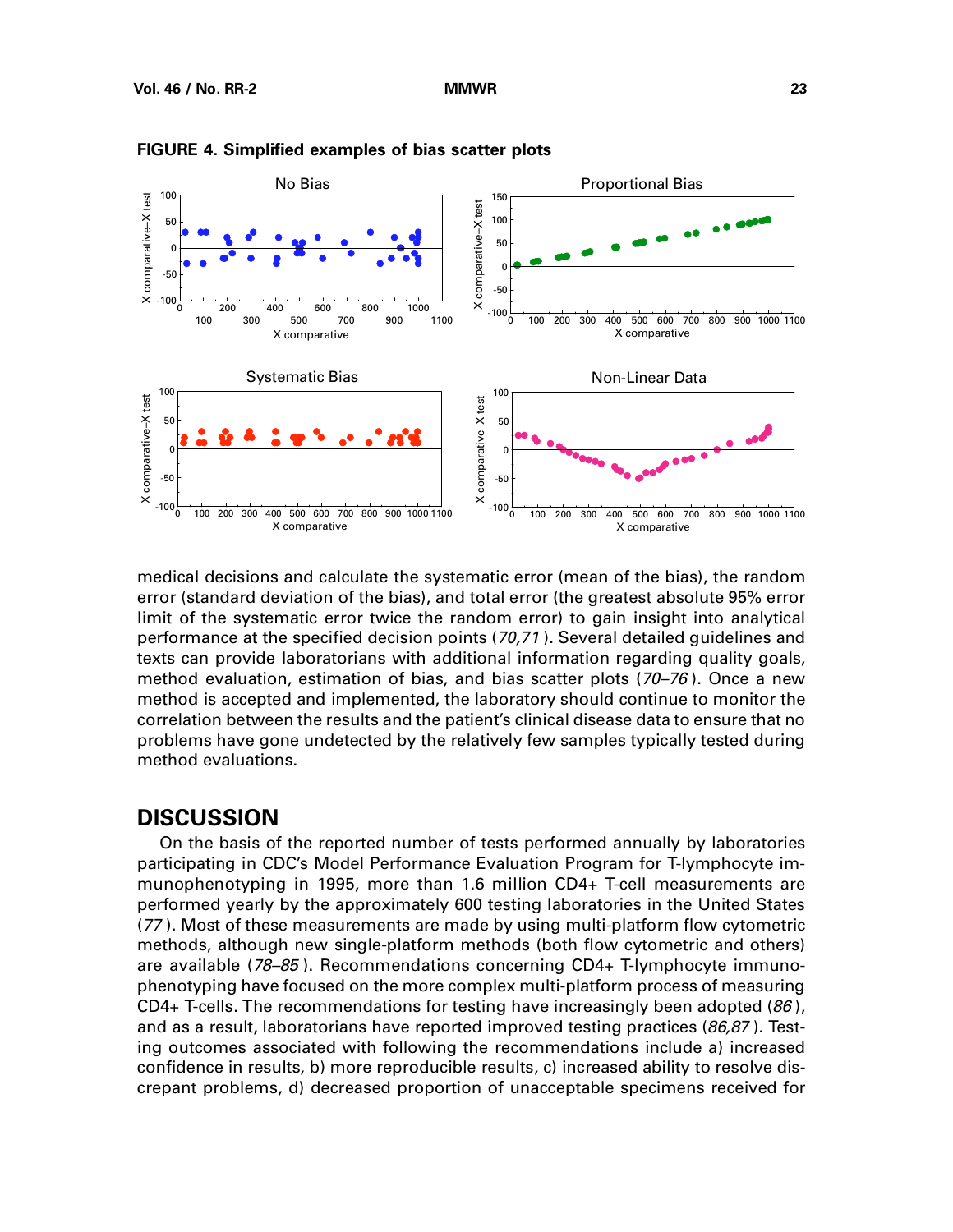testing, e) decreased proportion of specimens requiring reanalysis, and f) decreased incidents that could pose biohazard risks  $(86)$ .

Although data suggest that guidelines for CD4+ T-cell lymphocyte immunophenotyping have improved many laboratory practices, developing guidelines that address every aspect of CD4+ T-cell testing (including some laboratory-specific practices) is not possible. Moreover, measuring the outcomes associated with the adoption of these guidelines is inherently difficult. First, the guidelines lack evaluation protocols that can adequately account for the interactions among recommendations. No weight of importance has been assigned for the individual recommendations that address unique steps in the testing process; hence, the consequences of incompletely following the entire set of recommendations are uncertain. Second, because published data were not available as the basis for every guideline, some recommendations are based on experience and expert opinion. Recommendations made on this basis, in the absence of data, may be biased and inaccurate. Finally, variations in testing practices and interactions among the practices (e.g., how specimens are obtained and processed, laboratory personnel credentials and experience, testing methods used, test-result reporting practices, and compliance with other voluntary standards and laboratory regulations) complicate both development of guidelines that will fit every laboratory's unique circumstances and measurement of the value of guideline implementation.

When the first CDC recommendations for laboratory performance of CD4+ T-cell testing were developed, the guidelines were written so as not to impede development of new technology or investigations into better ways to assess the status of the immune system in HIV-infected persons. Presentations at the second national conference in Atlanta indicated that although CD4+ T-cell testing by multi-platform flow cytometry is still being performed by most laboratories, other single-platform methods are being implemented. In addition, alternative T-cell phenotypic markers are being investigated as prognostic indicators or markers of treatment efficacy, alone and in combination with other markers (88).

Participants at the second national conference emphasized the need for monitoring the intralaboratory and interlaboratory accuracy, precision, and reliability of current and new procedures. Decisions about implementing and modifying procedures should be based on performance data collected to assess the extent to which the quality goals established by providers and users of laboratory testing services are achieved (76). In testing areas where no absolute gold standards exist (e.g.,  $CD4+$ T-cell enumeration), method validation and verification processes are even more critical. Laboratorians should continue to rely on as many sources of information and data as possible to help in their decision processes. Factors that have contributed to improved testing practices and that are important resources for laboratorians include regulatory\* and voluntary laboratory standards  $(29,31,32,34,89)$ ; manufacturer's recommendations; proficiency testing and performance evaluation program data; information shared at scientific conferences, meetings, and training sessions; and publications in scientific literature.

<sup>\*42</sup> CFR part 493 § 493.801–493.865.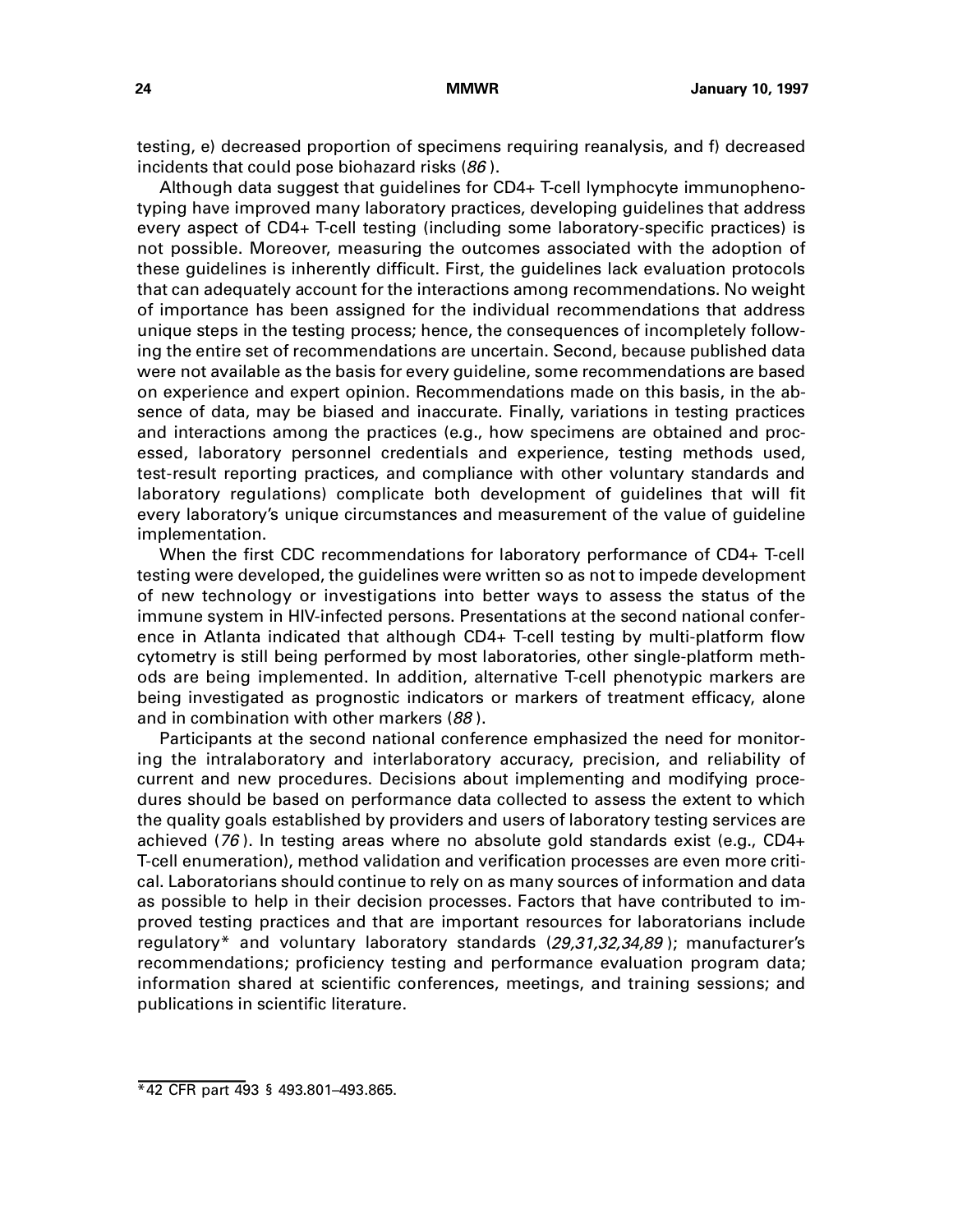<span id="page-28-0"></span>References

- 1. Turner BJ, Hecht FM, Ismail RB. CD4+ T-lymphocyte measures in the treatment of individuals infected with human immunodeficiency virus type 1: a review for clinical practitioners. Arch Intern Med 1994;154(14):1561–73.
- 2. Fei DT, Paxton H, Chen AB. Difficulties in precise quantitation of CD4+ T-lymphocytes for clinical trials: a review. Biologicals 1993;21:221–31.
- 3. Hoover DR, Graham NM, Chen B, et al. Effect of CD4+ cell count measurement variability on staging HIV-1 infection. J Acquir Immune Defic Syndr 1992;5:794–802.
- 4. DeWolf F, Roos M, Lange JMA, et al. Decline in CD4+ cell numbers reflects increase in HIV-1 replication. AIDS Res Hum Retroviruses 1988;4:433–40.
- 5. Giorgi J, Nishanian P, Schmid I, Hultin L, Cheng H, Detels R. Selective alterations in immunoregulatory lymphocyte subsets in early HIV (human T-lymphotropic virus type III/lymphadenopathy-associated virus) infection. J Clin Immunol 1987;7:140–50.
- 6. Lang W, Perkins H, Anderson RE, Royce R, Jewell N, Winkelstein W Jr. Patterns of T-lymphocyte changes with human immunodeficiency virus infection: from seroconversion to the development of AIDS. J Acquir Immune Defic Syndr 1989;2:63–9.
- 7. Masur H, Ognibene FP, Yarchoan R, et al. CD4 counts as predictors of opportunistic pneumonias in human immunodeficiency virus (HIV) infection. Ann Intern Med 1989;111:223–31.
- 8. Smith RD. The pathobiology of HIV infection. Arch Pathol Lab Med 1990;114:235–9.
- 9. Hanson DL, Chu SY, Farizo KM, Ward JW. Distribution of CD4+ T-lymphocytes at diagnosis of acquired immunodeficiency syndrome-defining and other human immunodeficiency virusrelated illnesses. The Adult and Adolescent Spectrum of HIV Disease Project Group. Arch Intern Med 1995;155:1537–42.
- 10. Stein DS, Korvick JA, Vermund SH. CD4+ lymphocyte cell enumeration for prediction of clinical course of human immunodeficiency virus disease: a review. J Infect Dis 1992;165:352–63.
- 11. CDC. Recommendations for prophylaxis against Pneumocystis carinii pneumonia for adults and adolescents infected with human immunodeficiency virus. MMWR 1992;41(No. RR-4).
- 12. CDC. 1995 revised guidelines for prophylaxis against Pneumocytis carinii pneumonia for children infected with or perinatally exposed to human immunodeficiency virus. MMWR 1995; 44(No. RR-4):1–11.
- 13. National Institutes of Health. Recommendations for Zidovudine: early infection. JAMA 1990; 263(12):1606,1609.
- 14. Goldman AI, Carlin BP, Crane LR, et al. Response of CD4 lymphocytes and clinical consequences of treatment using ddI or ddC in patients with advanced HIV infection. J Acquir Immune Defic Syndr Hum Retrovirol 1996;11:161–9.
- 15. Graham NMH, Piantadosi S, Park LP, Phair JP, Rinaldo CR, Fahey JL. CD4+ lymphocyte response to Zidovudine as a predictor of AIDS-free time and survival time. J Acquir Immune Defic Syndr 1993;6:1258–66.
- 16. De Gruttola V, Gelman R, Lagakos S. Uses of CD4-lymphocyte count in AIDS treatment decisions. Infect Agents Dis 1994;2:304–13.
- 17. Fahey JL, Taylor JMG, Detels R, et al. The prognostic value of cellular and serologic markers in infection with human immunodeficiency virus type 1. N Engl J Med 1990;322:166–72.
- 18. CDC. 1994 revised classification system for human immunodeficiency virus infection in children less than 13 years of age. Official authorized addenda: human immunodeficiency virus infection codes and official guidelines for coding and reporting ICD-9-CM. MMWR 1994;43(No. RR-12): 1–19.
- 19. CDC. USPHS/IDSA guidelines for the prevention of opportunistic infections in persons infected with human immunodeficiency virus: a summary. MMWR 1995;44(No. RR-8):1–34.
- 20. CDC. Recommendations for counseling persons infected with human T-lymphotrophic virus, types I and II. Recommendations on prophylaxis and therapy for disseminated Mycobacterium avium complex for adults and adolescents infected with HIV. MMWR 1993;42(No. RR-9):17–20.
- 21. CDC. 1993 Revised classification system for HIV infection and expanded surveillance case definition for AIDS among adolescents and adults. MMWR 1992;41(No. RR-17):1–35.
- 22. Nicholson JKA, Landay AL. Use of flow cytometry to enumerate lymphocyte populations in HIV disease. In: Schochetman G, George JR, eds. AIDS testing: a comprehensive guide to technical, medical, social, legal, and management issues. 2nd ed. New York, NY: Springer-Verlag, 1994:170–95.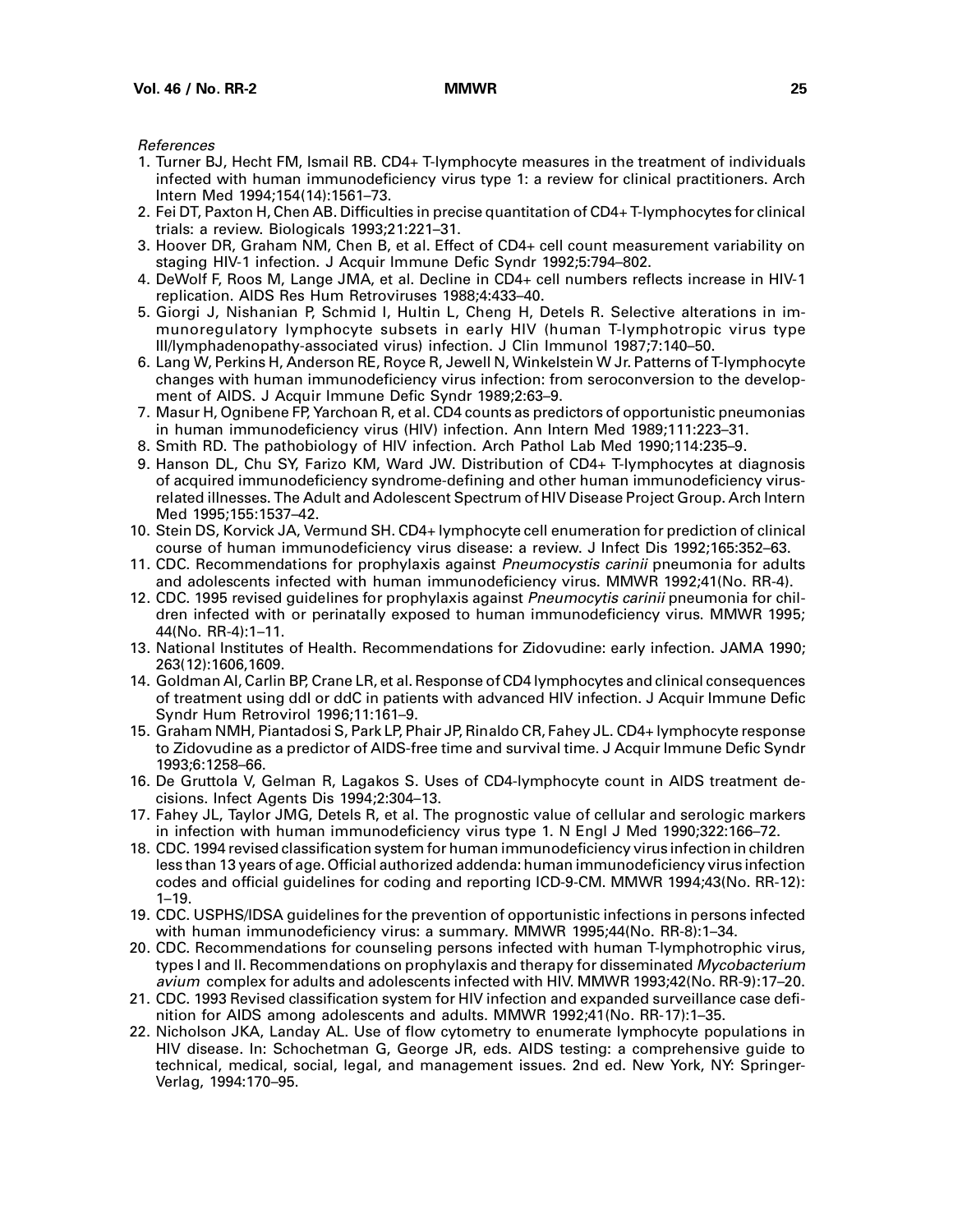- 23. Keren DF, ed. Flow cytometry in clinical diagnosis. 1st ed. Chicago: American Society of Clinical Pathologists, 1989.
- 24. Hoffman RA, Kung PC, Hansen WP, Goldstein G. Simple and rapid measurement of human T-lymphocytes and their subclasses in peripheral blood. Proc Natl Acad Sci USA 1980;77: 4914–7.
- 25. Landay A, Ohlsson-Wilhelm B, Giorgi JV. Application of flow cytometry to the study of HIV infection. AIDS 1990;4:479–97.
- 26. Loken MR, Stall AM. Flow cytometry as an analytical and preparative tool in immunology. J Immunol Methods 1982;50:R85–112.
- 27. Lovett EJ, Schnitzer B, Keren DF, Flint A, Hudson JL, McClatchey KD. Application of flow cytometry to diagnostic pathology. Lab Invest 1984;50:115–40.
- 28. Parks DR, Herzenberg LA. Fluorescence-activated cell sorting: theory, experimental optimization, and applications in lymphoid cell biology. Methods Enzymol 1984;108:197–241.
- 29. National Committee for Clinical Laboratory Standards. Clinical applications of flow cytometry. Quality assurance and immunophenotyping of peripheral blood lymphocytes. Wayne, PA: National Committee for Clinical Laboratory Standards, 1992. NCCLS document no. H42-T.
- 30. Association of State and Territorial Public Health Laboratory Directors. Report and recommendations: flow cytometry—Sixth Annual Conference on Human Retrovirus Testing. Kansas City, MO: 1991;17–9.
- 31. Calvelli T, Denny TN, Paxton H, Gelman R, Kagan J. Guidelines for flow cytometric immunophenotyping: a report from the National Institutes of Allergy and Infectious Diseases, Division of AIDS. Cytometry 1993;14:702–15.
- 32. Nicholson J, Kidd P, Mandy F, Livnat D, Kagan J. Three-color supplement to the NIAID DAIDS guideline for flow cytometric immunophenotyping. Cytometry 1996;26:227–30.
- 33. CDC. Guidelines for the performance of CD4+ T-cell determinations in persons with human immunodeficiency virus infection. MMWR 1992;41(No. RR-8):1–17.
- 34. CDC. 1994 Revised guidelines for the performance of CD4+ T-cell determinations in persons with human immunodeficiency virus (HIV) infection. MMWR 1994;43(No. RR-3):1–21.
- 35. McCoy JP Jr, Blumstein L, Donaldson MH, et al. Accuracy and cost-effectiveness of a one-tube, three-color method for obtaining absolute CD4+ counts and CD4:CD8 ratios. Am J Clin Pathol 1994;101:279–82.
- 36. Nicholson JK, Jones BM, Hubbard M. CD4+ T-lymphocyte determinations on whole blood specimens using a single-tube, three-color assay. Cytometry 1993;14:685–9.
- 37. CDC. Update: universal precautions for prevention of transmission of human immunodeficiency virus, hepatitis B virus, and other bloodborne pathogens in health-care settings. MMWR 1988;37:377–82,387–8.
- 38. CDC. 1988 Agent summary statement for human immunodeficiency virus and report on laboratory-acquired infection with human immunodeficiency virus. MMWR 1988;37(No. SS-4):1–22.
- 39. CDC. Recommendations for prevention of HIV transmission in health-care settings. MMWR 1987;36(2S):S1–S18.
- 40. CDC. Acquired immunodeficiency syndrome (AIDS): precautions for clinical and laboratory staffs. MMWR 1982;31:577–80.
- 41. CDC. Acquired immunodeficiency syndrome (AIDS): precautions for health-care workers and allied professionals. MMWR 1983;32:450–2.
- 42. CDC. Recommendations for preventing transmission of infection with human T-lymphotropic virus type III/lymphadenopathy-associated virus in the workplace. MMWR 1985;34:681–95.
- 43. CDC and NIH. Biosafety in microbiological and biomedical laboratories. 3rd ed. US Department of Health and Human Services, 1993.
- 44. National Committee for Clinical Laboratory Standards. Protection of laboratory workers from infectious disease transmitted by blood, body fluids, and tissue. Wayne, PA: National Committee for Clinical Laboratory Standards, 1991. NCCLS document no. M29-T2.
- 45. Nicholson JKA, Browning SW, Orloff SL, McDougal JS. Inactivation of HIV-infected H9 cells in whole blood preparations by lysing/fixing reagents used in flow cytometry. J Immunol Methods 1993;160:215–8.
- 46. Cory JM, Rapp R, Ohlsson-Wilhelm BM. Effects of cellular fixatives on human immunodeficiency virus production. Cytometry 1990;11:647–51.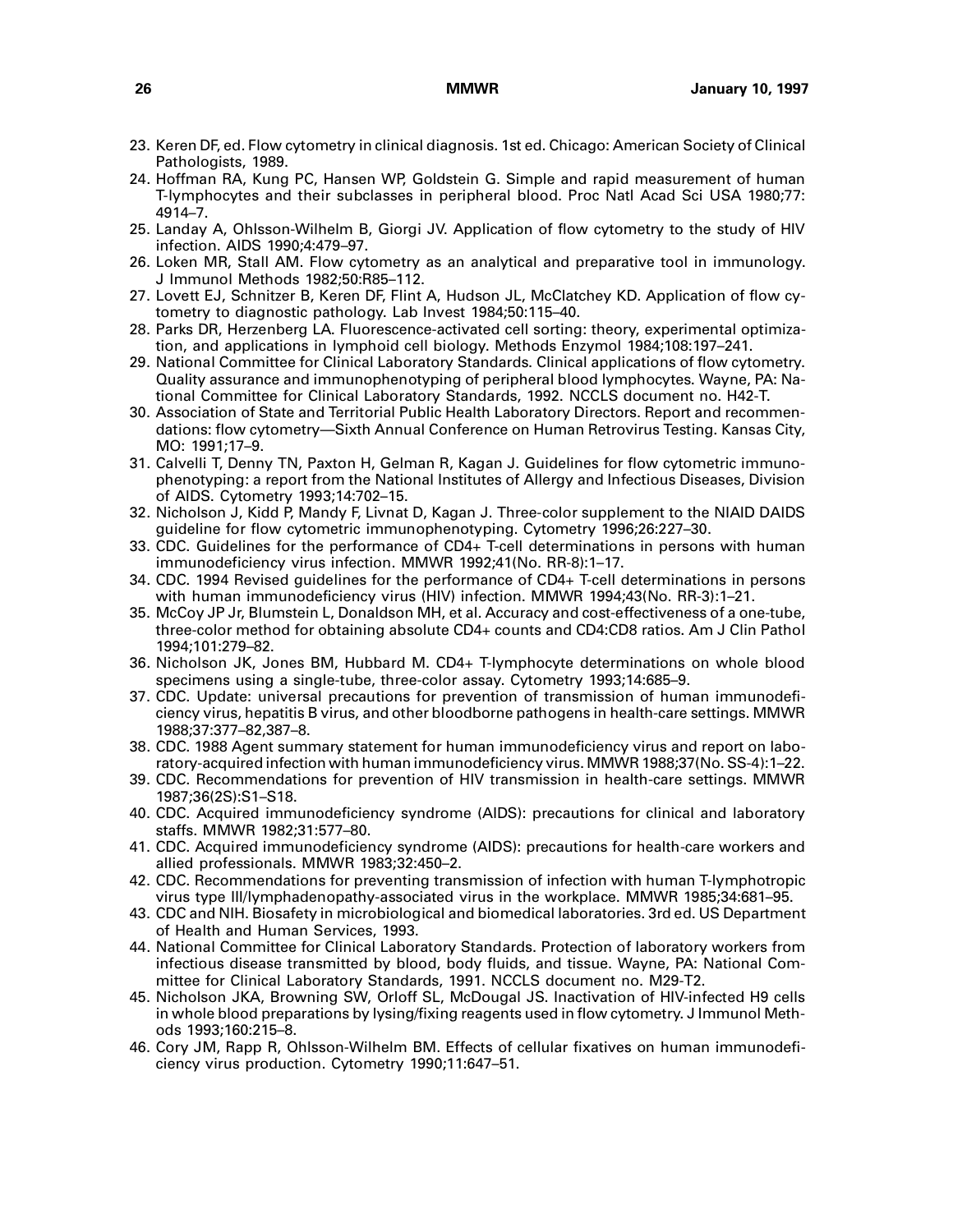- 47. Aloisio CH, Nicholson JKA. Recovery of infectious human immunodeficiency virus from cells treated with 1% paraformaldehyde. J Immunol Methods 1990;128:281–5.
- 48. Lifson JD, Sasaki DT, Engleman EG. Utility of formaldehyde fixation for flow cytometry and inactivation of the AIDS-associated retrovirus. J Immunol Methods 1986;86:143–9.
- 49. Martin LS, Loskoski SL, McDougal JS. Inactivation of human T-lymphotropic virus type III/ lymphadenopathy-associated virus by formaldehyde-based reagents. Appl Environ Microbiol 1987;53:708–9.
- 50. National Committee for Clinical Laboratory Standards. Additives to blood collection devices: EDTA. Wayne, PA: National Committee for Clinical Laboratory Standards, 1989. NCCLS document no. H35-P.
- 51. National Committee for Clinical Laboratory Standards. Reference leukocyte differential count (proportional) and evaluation of instrumental methods. Wayne, PA: National Committee for Clinical Laboratory Standards, 1992. NCCLS document no. H20-A.
- 52. Paxton H, Bendele T. Effect of time, temperature, and anticoagulant on flow cytometry and hematological values. Ann NY Acad Sci 1993;677:440–3.
- 53. Nicholson JK, Green TA, Collaborating Laboratories. Selection of anticoagulants for lymphocyte immunophenotyping: effect of specimen age on results. J Immunol Methods 1993; 165:31–5.
- 54. National Committee for Clinical Laboratory Standards. Procedures for the collection of diagnostic blood specimens by venipuncture. 2nd ed. Approved Standard. Wayne, PA: National Committee for Clinical Laboratory Standards, 1984. NCCLS publication no. H3-A2
- 55. Shield CF III, Manlett P, Smith A, Gunter L, Goldstein G. Stability of human leukocyte differentiation antigens when stored at room temperature. J Immunol Methods 1983;62:347–52.
- 56. McCoy JP, Jr, Carey JL, Krause JR. Quality control in flow cytometry for diagnostic pathology: 1. Cell surface phenotyping and general laboratory procedures. Am J Clin Pathol 1990;93 (suppl 1):S27–S37.
- 57. Ekong T, Kupek E, Hill A, Clark C, Davies A, Pinching A. Technical influences on immunphenotyping by flow cytometry: the effect of time and temperature of storage on the viability of lymphocyte subsets. J Immunol Methods 1993;164:263–73.
- 58. Koepke JA, Landay AL. Precision and accuracy of absolute lymphocyte counts. Clin Immunol Immunopathol 1989;52:19–27.
- 59. Nicholson JKA, Jones BM, Cross D, McDougal S. Comparison of T and B cell analysis on fresh and aged blood. J Immunol Methods 1984;73:29–40.
- 60. Weiblen BJ, Debell K, Giorgio A, Valeri CR. Monoclonal antibody testing of lymphocytes after overnight storage. J Immunol Methods 1984;70:179–83.
- 61. Schenker EL, Hultin LE, Bauer KD, Ferbas J, Margolick JB, Giorgi JV. Evaluation of a dual-color flow cytometry immunophenotyping panel in a multicenter quality assurance program. Cytometry 1993;14:307–17.
- 62. Knapp W, Dorken K, Gilks WR, et al., eds. Leukocyte typing IV: white cell differentiation antigens. Oxford: Oxford University Press, 1989.
- 63. Mercolino TJ, Connelly MC, Meyer EJ, et al. Immunologic differentiation of absolute lymphocyte count with an integrated flow cytometric system: a new concept for absolute T-cell subset determinations. Cytometry 1995;22:48–59.
- 64. Mandy FF, Bergeron M, Recktenwald D, Izaguirre CA. A simultaneous three-color T-cell subsets analysis with single laser flow cytometers using T-cell gating protocol. Comparison with conventional two-color immunophenotyping method. J Immunol Methods 1992;156:151–62.
- 65. Nicholson JKA, Hubbard M, Jones BM. Use of CD45 fluorescence and side-scatter characteristics for gating lymphocytes when using the whole blood lysis procedure and flow cytometry. Cytometry 1996;26:16–21.
- 66. Loken MR, Brosnan JM, Bach BA, Ault KA. Establishing optimal lymphocyte gates for immunophenotyping by flow cytometry. Cytometry 1990;11:453–9.
- 67. Ekong T, Gompels M, Clark C, Parkin J, Pinching A. Double-staining artifact observed in certain individuals during dual-colour immunophenotyping of lymphocytes by flow cytometry. Cytometry 1993;14:679–84.
- 68. Margolick JB, Scott ER, Odaka N, Saah AJ. Flow cytometric analysis of gamma delta T-cells and natural killer cells in HIV-1 infection. Clin Immunol Immunopathol 1991;58:126–38.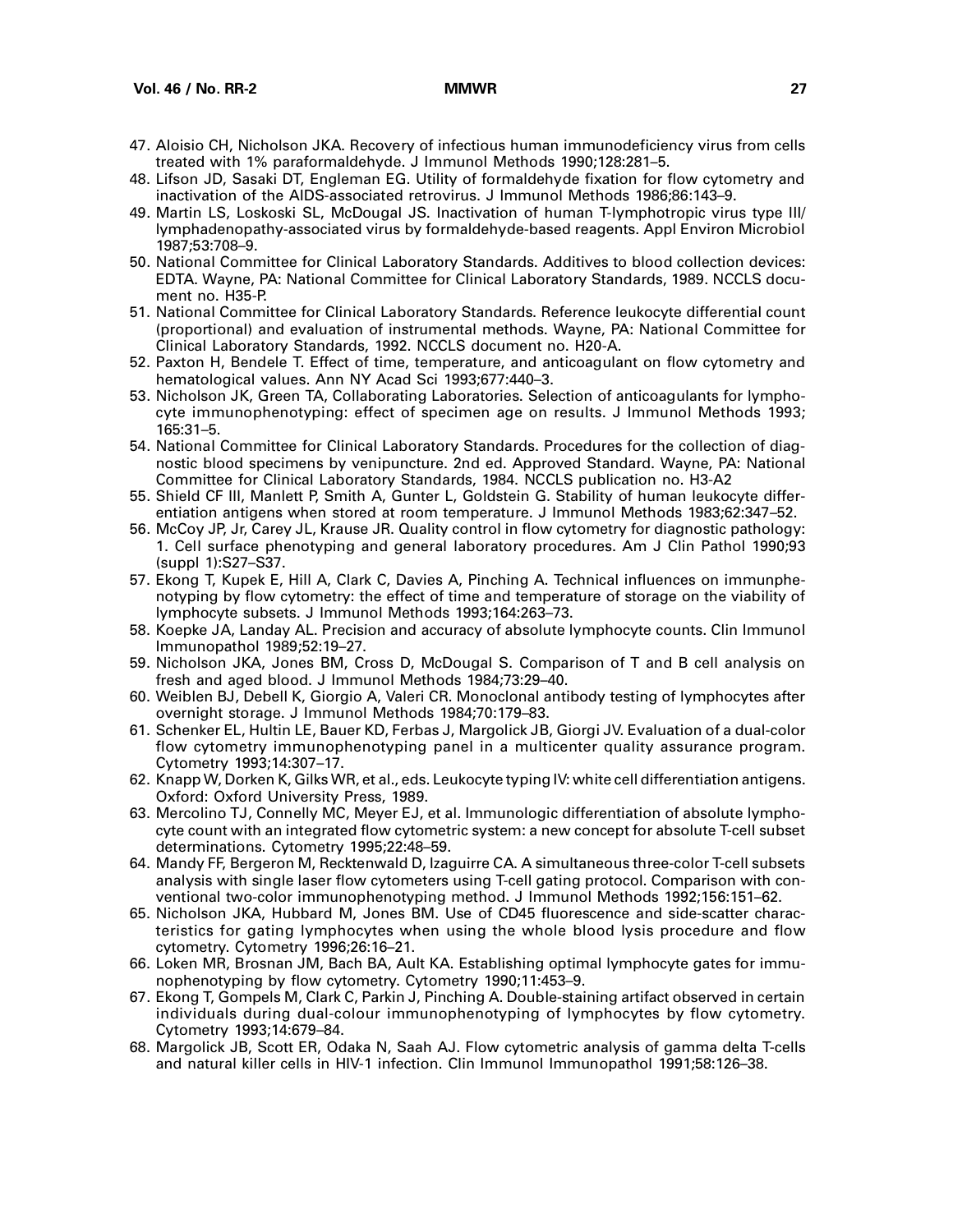- 69. DePaoli P, Gennari D, Martelli P, et al. A subset of lymphocytes is increased during HIV-1 infection. Clin Exp Immunol 1991;83:187–91.
- 70. Kringle RO, Johnson GF. Statistical procedures. In: Tietz N, ed. Textbook of clinical chemistry. Philadelphia, PA: WB Saunders Company, 1986:287–355.
- 71. Steindel SJ. Method comparison—a new look. American Society of Clinical Pathologist Generalist Clinical Chemistry Tech Sample No. G-8. Chicago, IL, 1984.
- 72. National Committee for Clinical Laboratory Standards. Method comparison and bias estimation using patient samples. Wayne, PA: National Committee for Clinical Laboratory Standards, 1995. NCCLS publication no. EP9-A.
- 73. National Committee for Clinical Laboratory Standards. Preliminary evaluation of quantitative clinical laboratory methods. 2nd ed. Wayne, PA: National Committee for Clinical Laboratory Standards, 1993. NCCLS publication no. EP10-T2.
- 74. Galen RS, Peters T, Jr. Analytical goals and clinical relevance of laboratory procedures. In: Tietz N, ed. Textbook of Clinical Chemistry. Philadelphia, PA: WB Saunders Company, 1986: 387–409.
- 75. Peters Jr T, Westgard JO. Evaluation of methods. In: Tietz N, ed. Textbook of clinical chemistry. Philadelphia, PA:W.B. Saunders Company, 1986:410–23.
- 76. Westgard JO, de Vos DJ, Hunt MR, et al. Concepts and practices in the selection and evaluation of methods. Am J Med Technol;1978;44:290–300,420–30,552–71,727–42,803–13.
- 77. CDC. Results of the 1995 T-lymphocyte immunophenotyping questionnaire survey mailed to laboratories participating in the Model Performance Evaluation Program. Model Performance Evaluation Program publication, 1996;16.
- 78. Nicholson JKA, Velleca WM, Jubert S, Green TA, Bryan L. Evaluation of alternative CD4 technologies for the enumeration of CD4 lymphocytes. J Immunol Methods 1994;177:43–54.
- 79. Paxton H, Pins M, Denton G, McGonigle AD, Meisner PS, Phair JP. Comparison of CD4 cell count by a simple enzyme-linked immunosorbent assay using the TRAx CD4 test kit and by flow cytometry and hematology. Clin Diag Lab Immunol 1995;2:104–14.
- 80. Denny TN, Jensen BD, Gavin EI, et al. Determination of CD4 and CD8 lymphocyte subsets by a new alternative fluorescence immunoassay. Clin Diag Lab Immunol 1995;2:330–6.
- 81. Robinson JE, Blum S, Koch T. Performance of the Imagn<sup>™</sup> 2000 as compared to four color flow cytometry. Cytometry 1996;1:85(P5).
- 82. Bergeron M, Mandy F, Chabot C, et al. Spatial cytometry is an option available for reporting absolute CD4+ T-cell numbers. Cytometry 1996;1:85(P6).
- 83. Gertis K, Jenkins A, Folds JD. Whole blood sample stability when assaying CD4+ and CD8+ cells on the Imagn 2000. Cytometry (Communications in Clinical Cytometry) 1996;1:85(P7).
- 84. Coley T, Landay A. Internal and external quality control on the Imagn  $^{\!\!\!\!\!\!\sim}$  2000.  $\,$  Cytometry (Communications in Clinical Cytometry) 1996;1:85(P8).
- 85. Johnson D, Hirschkorn D, Busch MP. Evaluation of four alternative methodologies for determination of absolute CD4+ lymphocyte counts. The National Heart, Lung, and Blood Institute Retrovirus Epidemiology Donor Study. J Acquir Immune Defic Syndr Human Retrovirol 1995; 10:522–30.
- 86. Rosner E, Siragusa MT. Laboratory standardization in CD4 testing: results of a nationwide impact evaluation study. Cytometry (Communications in Clinical Cytometry) 1996;1:78(A1).
- 87. Harwell, TS. Are there differences between laboratories that use or fail to use CDC's guidelines to measure CD4+ and CD8+ T-cells? Cytometry 1995;21:256–7.
- 88. Giorgi JV, Ho HN, Hirji K, et al. CD8+ lymphocyte activation at human immunodeficiency virus type 1 seroconversion: development of HLA-DR+ CD38- CD8+ cells is associated with subsequent stable CD4+ cell levels. J Infect Dis 1994;170:775–81.
- 89. College of American Pathologists, Commission on Laboratory Accreditation. Inspection checklist (Flow Cytometry, Section 11). Northfield, Illinois: College of American Pathologists, 1996.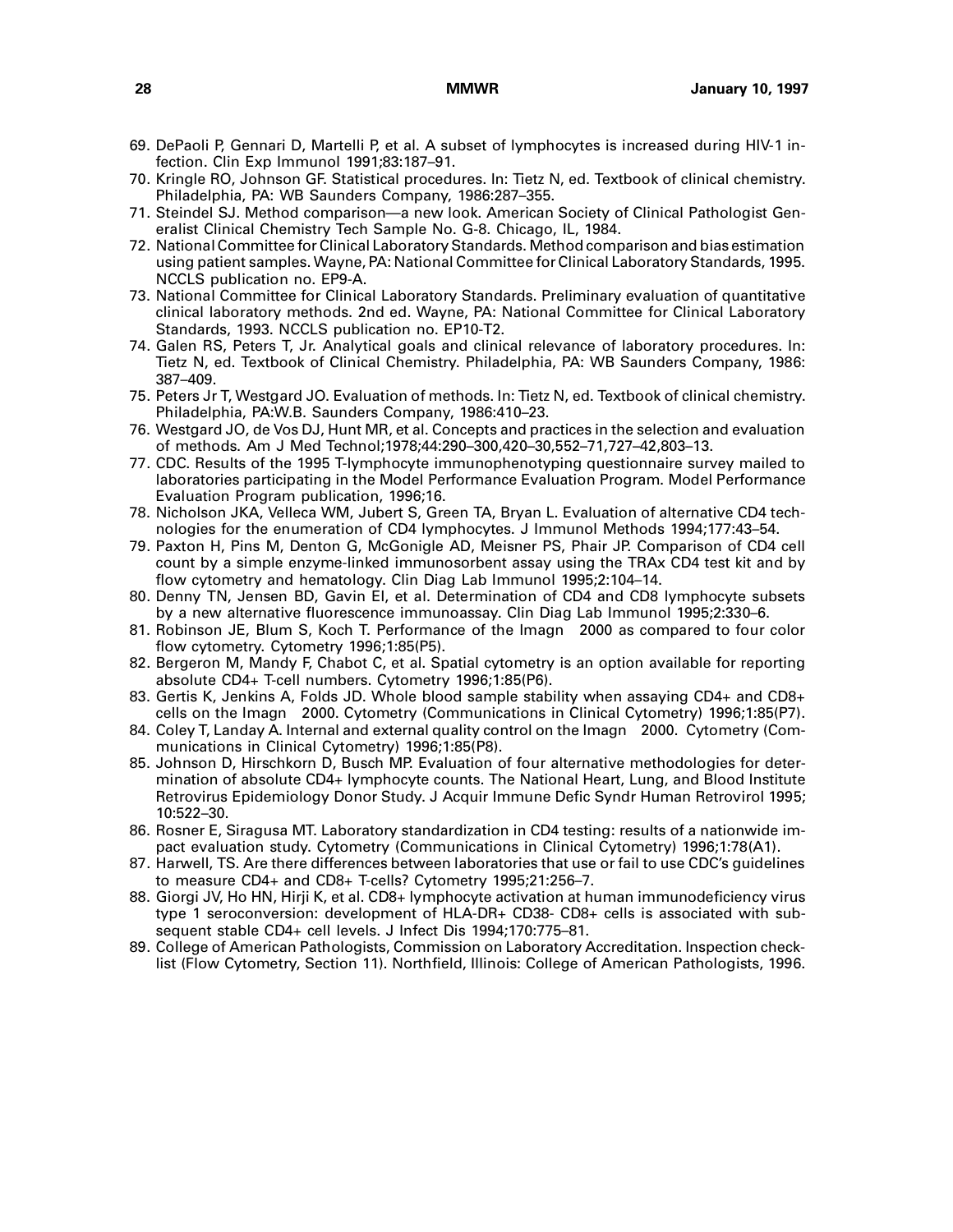| <b>Causative agent</b>                     | <b>Effect</b>                                                                                     | <b>Result</b>                                                                                                       |
|--------------------------------------------|---------------------------------------------------------------------------------------------------|---------------------------------------------------------------------------------------------------------------------|
| Zidovudine (AZT)                           | Increased granuloctye fragility;<br>red blood cells (RBCs) less<br>susceptible to lysing reagents | Poor light-scattering (increased<br>granulocyte and RBC<br>contamination of lymphocyte<br>gates)                    |
| Some antibiotics<br>(e.g., cephalosporins) | Increased cellular auto-<br>fluorescence                                                          | Increased autofluorescence                                                                                          |
| Corticosteroids                            | Decreased CD4+ T-cell levels                                                                      | Decreased CD4+ T-cell<br>percentage and absolute<br>number                                                          |
| Strenuous exercise                         | Decreased lymphocyte counts                                                                       | Lower absolute lymphocyte<br>subset values                                                                          |
| Diurnal variation                          | Changes in absolute lympho-<br>cyte counts                                                        | Variable absolute lymphocyte<br>subset values (not as<br>prevalent in human<br>immunodeficiency virus<br>infection) |

<span id="page-32-0"></span>**APPENDIX. Effects of medications and other biologic factors on immunophenotyping results**